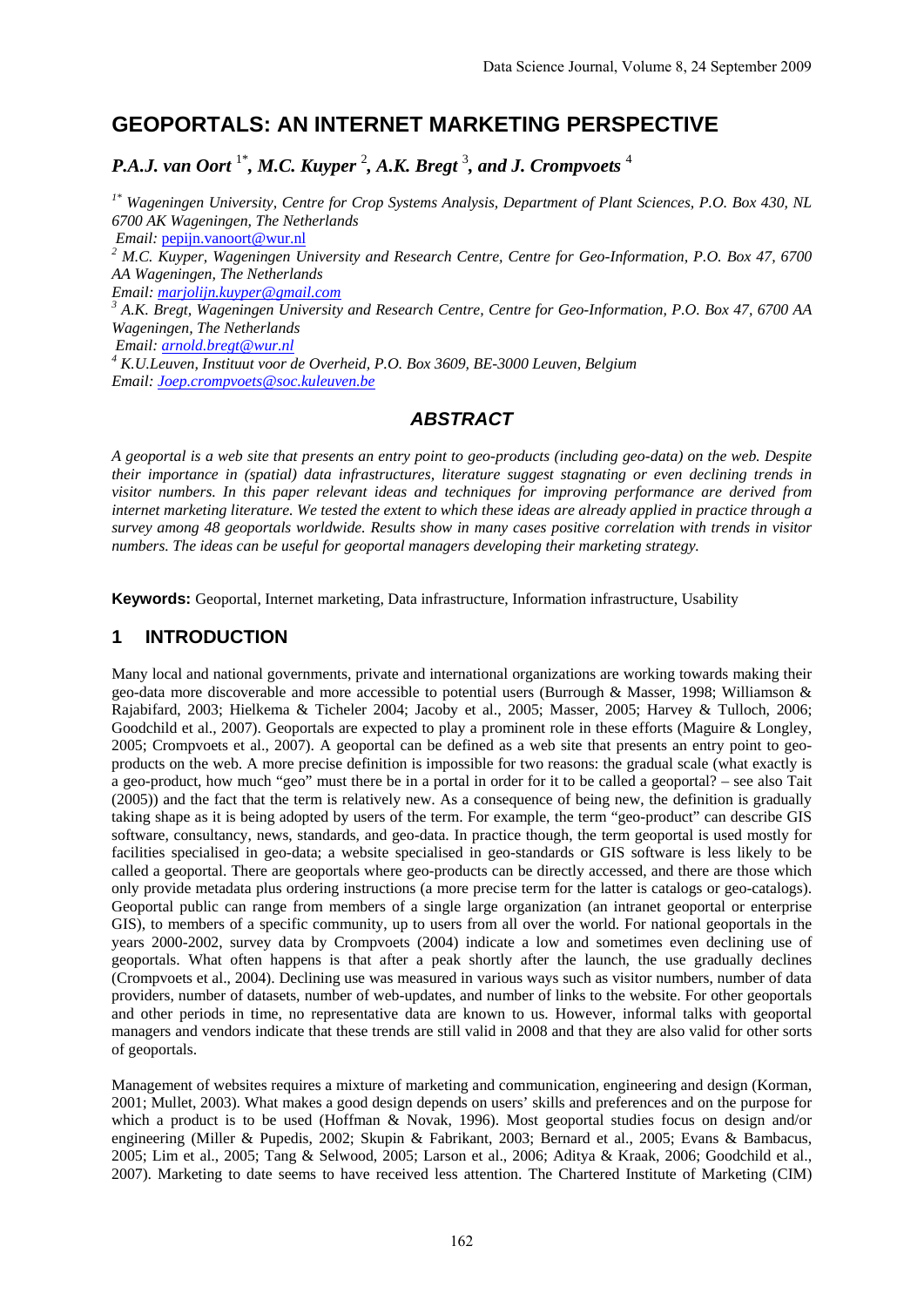defines marketing as "the management process responsible for identifying, anticipating and satisfying customer requirements profitably". Two large categories of geoportals are (1) the publicly funded geoportals with a mandate of disseminating public sector information (PSI) and (2) geoportals for internal data sharing within a single organization. Both categories operate without pursuing financial gain, but funding of these portals needs to be justified to their funders. If geoportals don't attract visitors, then funding, from what ever source, will become uncertain. Geoportals therefore also have an interest in keeping and growing their user numbers. Marketing techniques have been shown to be equally well applicable for the non-profit case (Hart et al., 2005).

The objectives of this paper are (1) to review how geoportals could benefit from insights from internet marketing theory (section 2) and (2) to investigate through a survey the extent to which these insights are already practiced in existing geoportals (section 3). The scope of this study is limited in two aspects. First, we fully acknowledge the importance of design and engineering. Considering the large body of literature on design and engineering and the absence of marketing analyses, however, we have chosen to focus here exclusively on the marketing side of geoportals. Second, we focus on the main competitors of geoportals. Practically this implies that we do not analyse competition between geoportals but focus on competition with non-geoportals (section 2.1). The first motivation for this choice is strong indications that currently, in most cases, the strongest competition comes from non-geoportals. The second motivation is that for geoportals run by single organisations or public government, management is in a position to decide to support only one geoportal rather than dilute resources over an array of geoportals. In that case too, there is no competition between geoportals.

# **2 GEOPORTALS AND INTERNET MARKETING**

This section is based on internet marketing literature (Hoffman & Novak 1996; Sarkar et al., 1998; Reedy et al., 2000; Sargeant & West 2001; Coupey, 2001; Hart et al., 2005; Anderson, 2006; Chaffey et al., 2006). The selection is our choice, based on our knowledge and hands on experience with geoportals. The marketing books show much overlap and are in many cases of a general nature. Explicit references in these references are therefore in most cases omitted. For consistency with the marketing literature, we use marketing terms such as *consumers*. A *consumer* in this example is someone who accesses a geo-product.

### **2.1 Competitors**

We propose to approach the study of geo-portals from their main objective: being a means for people to search and access geo-products. The four possible means of achieving this objective are shown in Figure 1: find and access via an intermediary (Figure 1, left), directly from the producer (Figure 1, right), through the help of a person (Figure 1 top), or directly through a website (Figure 1, bottom).





Figure 1. Four channels for finding and accessing geo-products

The four actors in Figure 1 compete and collaborate with each other (Table 1). Competition is not trivial. From a producer's perspective: why (co-) fund an intermediary if it does not generate extra consumers? A major risk for any intermediary is visitor loyalty. The internet and databases make it increasingly easy for producers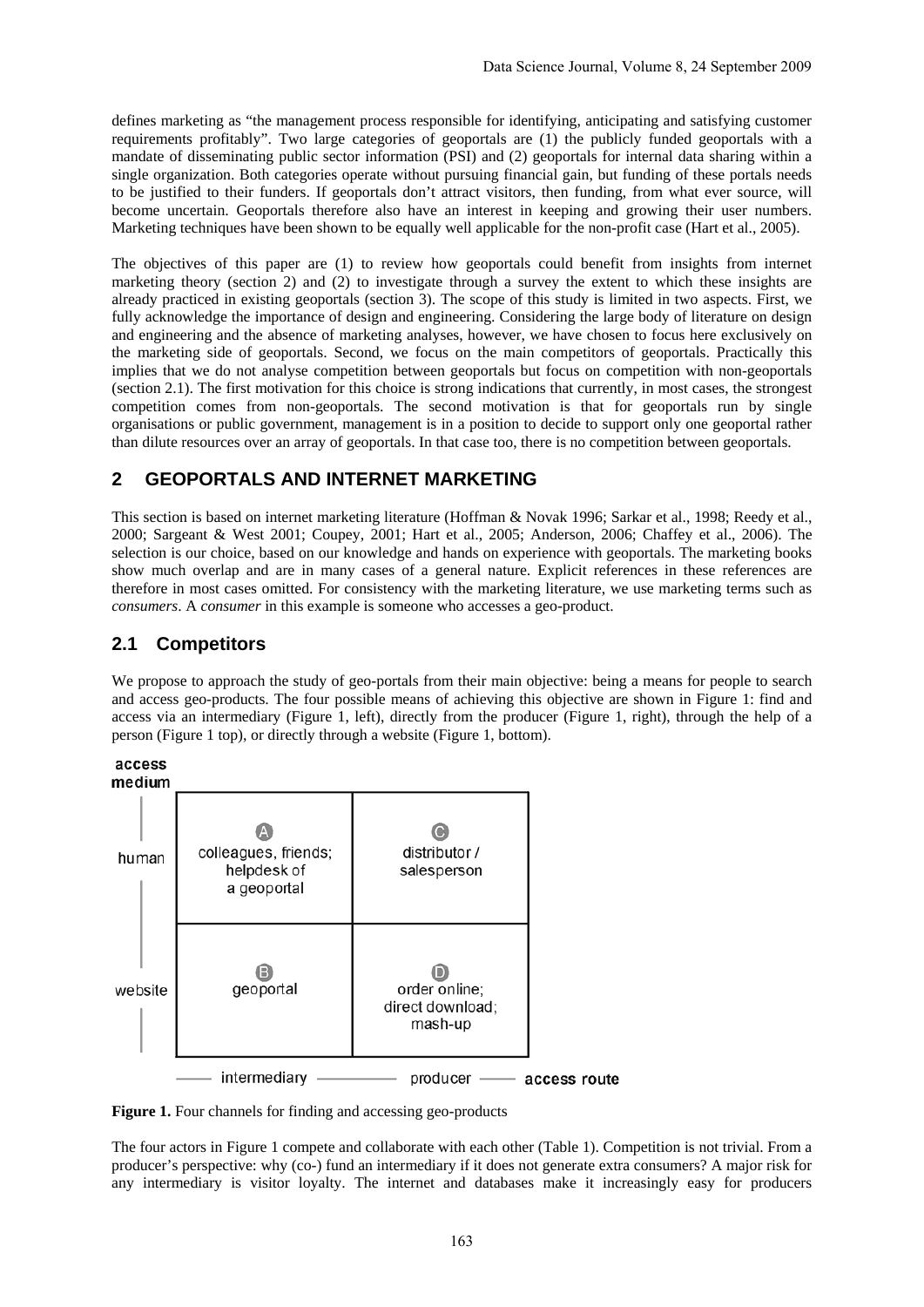themselves to distribute their data (disintermediation in the marketing literature) and maintain direct contacts with their consumers (direct marketing in the marketing literature). From a visitor's perspective: why take the detour via an intermediary if the same product can be directly obtained from the producer?

**Table 1.** Collaboration and competition between geoportals and other actors in Figure 1

|                       | Collaboration                   | Competition                       |
|-----------------------|---------------------------------|-----------------------------------|
| <b>Intermediaries</b> | Intermediaries can act as a     | Why should funding go to          |
| versus Producers      | channel for advertising,        | intermediaries if they do not     |
|                       | promoting the awareness of      | generate extra users?             |
|                       | available geo-products          |                                   |
| Humans versus         | Redirect visitors with FAQ's to | Why put money into improving      |
| websites              | geoportal, redirect more        | a geoportal if there is already a |
|                       | complex requests to helpdesk    | well functioning human            |
|                       |                                 | helpdesk?                         |

We propose that to survive competition, geoportals should (1) focus on their added-value relative to their competitors and (2) communicate to their users what added value they are offering. We identify two distinct categories of geoportal users:

1. Producers of geo-data (and other geo-products) – for them the geoportal is a channel for advertising their geo-data;

2. Visitors = (potential) consumers of geo-data – for them the geoportal is a site where they can find, assess, and access geo-data.

Two main options for added value of geoportals relative to their main competitors (Figure 1) and with reference to their main users are discussed below. In section 2.4 we discuss interaction between the geoportal and its users.

#### **2.2 Added value: market transparency**

Market transparency can be defined as the extent to which information is known about availability of products, prices, and their locations. Crompvoets et al. (2007) asked geoportal managers whether they thought their geoportal contributed to increasing market transparency; 34% answered positively. In this paper we look into management and techniques to create market transparency. Market transparency is not the ultimate goal but an instrument that can contribute to the following goals:

1. Available geo-data are more widely used because they are more discoverable

2. Reduction of data duplication if users find that the data needed are readily available

3. Increasing the chance that the most appropriate data are used for each particular application, if users can choose among alternatives

4. Lower search costs for the potential geo-data user;

5. Overall, funding one portal as a distribution channel for a range of products can be cheaper than having separate portals for each individual product;

6. Opportunity for product comparison can empower consumers (Rezabakhsh et al., 2006).

A number of comments can be made with regard to these advantages. The magnitude of the advantages depends strongly on three key variables: (i) the number of products in the market, (ii) the volatility of the pool of producers of geo-data, and (iii) the volatility of the pool of geo-data users. If the number of products is limited, then there is not really a need for a separate facility for providing transparency. A volatile pool of providers could mean disappearing providers and newly entering producers. Both contribute to a lower discoverability and hence scope for intermediaries like geoportals. In a volatile pool of users, the new users will generally not yet have an overview of alternative datasets, their qualities, and where to obtain them – they too have much to gain from market transparency. With these three key variables in hand, a crude initial estimate can be made of the potential of or the need for a geoportal. Also, it can be helpful in (re-) defining the geoportal's niche and marketing strategies such as advertising and policies for staying up to-date.

At the management level, implementation starts with defining the niche: which market will be made transparent by the geoportal. For example, a niche definition could be all the geo-data available in a company, or all the environmental data with a national coverage of a specific country, or all the houses for sale in a specific country. After the niche definition comes:

1. The identification of the relevant geo-products within the niche;

2. Policies to ensure a complete coverage of the relevant geo-products, including policies to maintain an up to date coverage;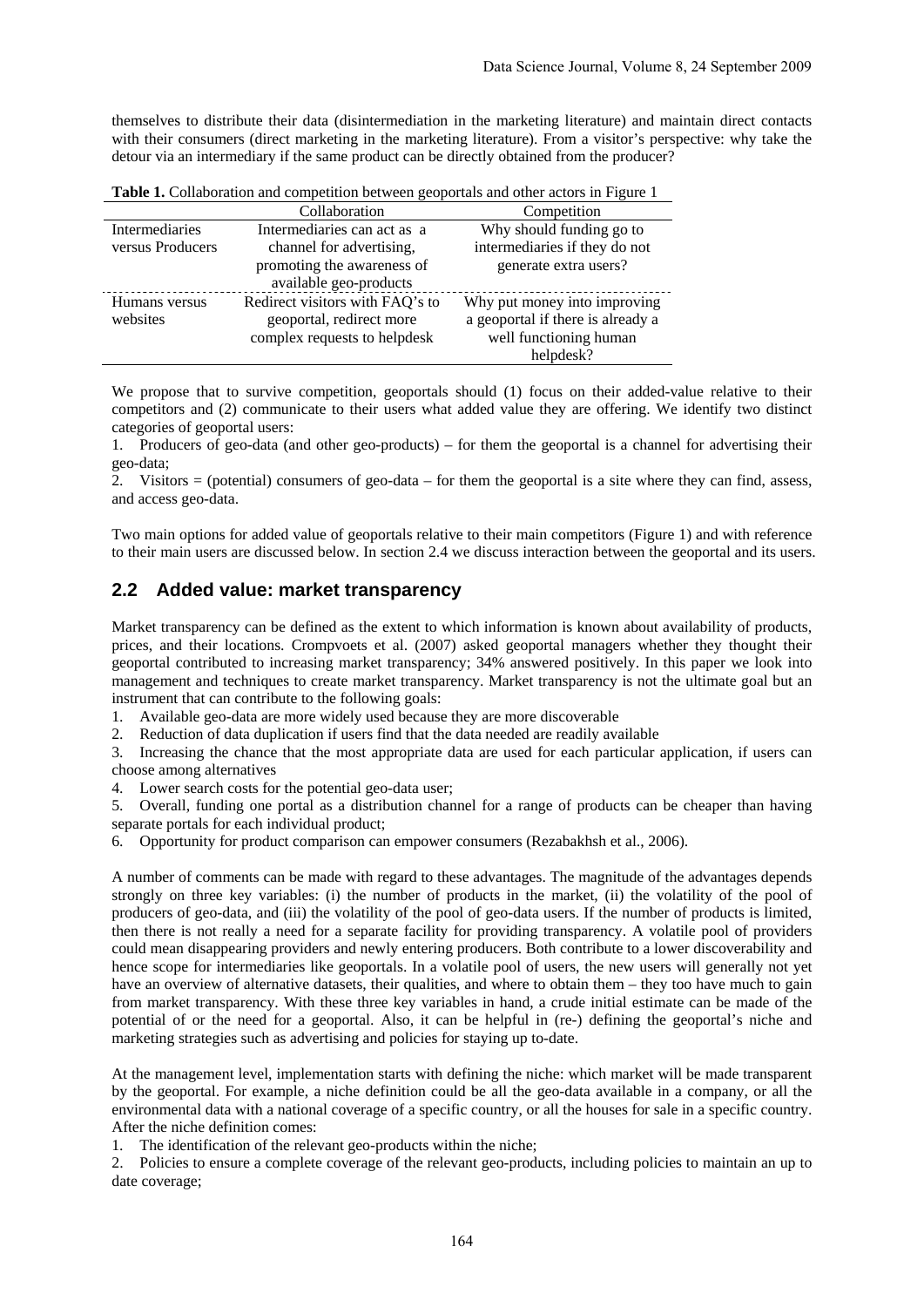3. Making clear to geo-data users that this is the place to find all the geo-data for the particular niche (advertising);

4. Making clear to geo-data producers that this is the place where their potential users will come looking for their data (advertising);

5. Policies on how data access and copyright are handled.

At the technical level, a prerequisite is that producers provide their data and metadata in interoperable formats. Standardization plays an important role here, and many producers of geoportal software are also involved in standardisation organizations like the Open Geospatial Consortium (OGC). Market transparency also means making it easy for users to evaluate and compare the quality of datasets. Evaluation can be enabled by software that allows users to search and view metadata. Of course it also requires that metadata (including quality reports) are available. Metadata production is not the responsibility of geoportal management and is not further discussed in this paper. It is possible for a geoportal to act as a platform on which users can exchange information and ideas. In the survey we asked geoportal management if visitors at their geoportal are able to add product reviews and post and respond to messages. Product comparison can be enabled by software that allows visitors to rank and cross-tabulate geo-products according to selected metadata elements.

In comparison with individual producers, a geoportal has two advantages:

- It can offer a wider range of products (different producers, different type of products, etc.);
- It can be more objective, not acting on behalf of a single producer.
- In comparison with human intermediaries the advantages of a geoportal are:
- It has a better memory: it can store and manage larger volumes of metadata;
- It has a wider access timeframe: a website accessible 24x7;
- It (normally) has no access costs:

It can support notification mechanisms to keep visitors informed in a low cost manner and for specific subjects only. Think of subscribing for notification of news on a specific topic or when a certain dataset is updated.

### **2.3 Added value: Cross-selling**

Cross-selling is persuading a visitor or customer to buy or access another associated product. Recommender systems (Smeaton & Callan, 2005; Whitney & Schiff, 2006) are closely related. Amazon.com is famous for its "Customers Who Bought This Item Also Bought ...". Cross-selling and recommender systems have in common that they generate for the visitor recommendations on other products (information) that may be of interest to the visitor. Recommender systems rely on a broader source of information for generating recommendations, including, for example, visitor's expertise level as an input. Cross-selling relies only on high-potential productcombinations as sources for recommendations. Both cross-selling and recommender services provide instantaneous recommendations, but cross-selling can also provide recommendations after a given period of time, for example, when an update of a geo-product is ready.

The word selling in cross-selling may be misleading - cross-selling is not necessarily profit-driven. The more neutral term "recommendations" is more applicable in case of geoportals but uncommon in marketing literature; here we will proceed with the term cross-selling. Cross-selling is about successfully recommending extra pieces of information to a (potential) user. Cross-selling is about interesting product combinations. Geo-products are almost always used in combinations: GIS to integrate various datasets; consultancy on specific datasets or GIS software packages. Adding links to pages on other geo-products of "success combinations" is a form of crossselling. Another source of high potential combinations is multi-temporal data. Changes in features on the earth's surface and changes in land use plans result in a predictable demand for updates. The key is to identify those combinations that have high potential for cross-selling and offer those to the geoportal visitor.

For producers, cross-selling can be a means of more efficiently advertising their products; this is added-value that the geoportal has to offer. At the management level, cross-selling can be supported by identifying "success combinations" in interaction with users. Producers and visitors often have a good idea of which combinations have high potential. A list of high potential product combinations can be derived in interaction with these users from geoportal management's own expert knowledge, and for those who can afford it, they can be derived from data mining applied to server logfiles.

Technically cross-selling can be implemented in various ways: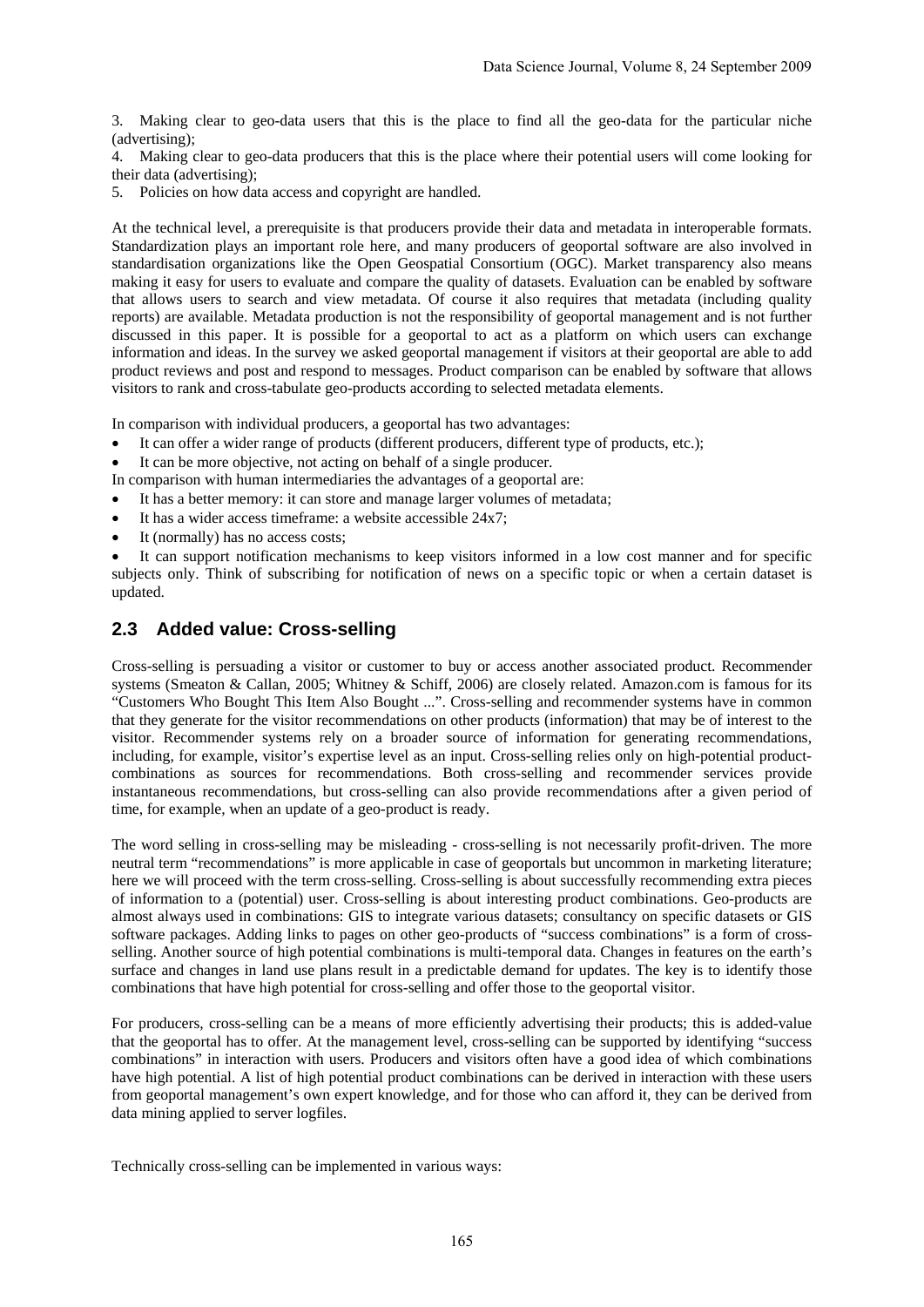• Linking a webpage on a particular geo-dataset to other webpages on geo-products with a high potential for cross-selling, for example, similar datasets in the same topic category, other datasets covering a specific area of interest, or consultancy and models related to specific datasets;

- Offering to inform visitors when updates of a dataset are available, e.g. through e-mail;
- Logging and data mining to identify high potential product combinations (Whitney & Schiff, 2006).

Intermediaries describe more geo-datasets than individual producers, so they are in a better position than individual producers in terms of identifying high-potential combinations. Also, advertising is the core-business of intermediaries, while this is often not the case for producers of individual geo-datasets and other geo-products. Geoportals are therefore in a better position to invest in researching and implementing cross-selling opportunities. In comparison with human intermediaries, geoportals have more potential for (semi-) automatically identifying high potential product-combinations. Advertising the high potentials can be automated which can be more efficient and more accurate.

## **2.4 User feedback**

We distinguish between collecting feedback from users and giving feedback to users. Feedback can be collected through surveys, by mining server logs (Peterson, 2005; Groves, 2007), and (if in existance) the helpdesk behind a geoportal can keep a record of questions posed by geoportal visitors. Collecting feedback can be useful for tailoring the design, engineering,and marketing strategy towards geoportal users' needs. Showing an interest in users' needs and responding to these needs can increase users' loyalty. Geoportals can also collect data on visitors and offer this to the geo-data providers as a means of increasing the loyalty of these providers. Geoportals can record and report the number of page views to give evidence that their geo-data are being found in the geoportal. They can also log search terms and check if geo-data are appropriately tagged, thus enabling geo-data providers to advertise more effectively. For visitors, a geoportal might act as a forum where users exchange their experiences with regard to specific data. Another form of feedback is to reach out to new potential geoportal users by advertising the geoportal in other media in the niche and to invite producers to advertise through the geoportal. Inviting new advertisers should fit within the scope of the geoportal and is a means of improving performance in terms of providing market transparency.

## **3 GEOPORTAL SURVEY**

To test whether the ideas presented in section 2 are put into practice, we conducted an online survey among geoportal managers.

### **3.1 Methods**

From September 2007 to March 2008, geoportal managers were invited to fill in an online survey. A number of general questions were inspired by and consistent with the survey by Crompvoets et al. (2004). Most questions, however, were based on the material presented in section 2 of this paper and authors' knowledge of geoportals.

Several actions were taken to maximise response:

• A supporting website was established for those interested in more information

(www.geoportalmarketing.wur.nl);

• Awareness of the survey was raised through, weblogs active in the topic domain of this paper, presentations in professional journals in the Netherlands, national publicity in the newsletter of a major national GIS vendor (ESRI) and in the newsletter of the national organisation for promotion of the spatial data infrastructure (RGI);

• A large number of email requests were sent out to geoportals all over the world.

For statistical testing we used the chi-square test which is applicable for nominal data, and we used the Fisher exact test for ordinal data (Agresti, 1990). The latter is similar to the Wilcoxon but more accurate in case of small sample sizes.

The online survey was produced with software from surveymonkey.com. Appendix 1 lists all survey questions. The online survey is still accessible at:

http://www.surveymonkey.com/s.aspx?sm=ClVFaZkCHu7HcYucTDGxkg\_3d\_3d.

The results (with all question headers) are accessible online at:

http://www.surveymonkey.com/sr.aspx?sm=3QHWNb2xTM8ZghBf6y1GP4v16NFDqTif4mo9JxhxmUs\_3d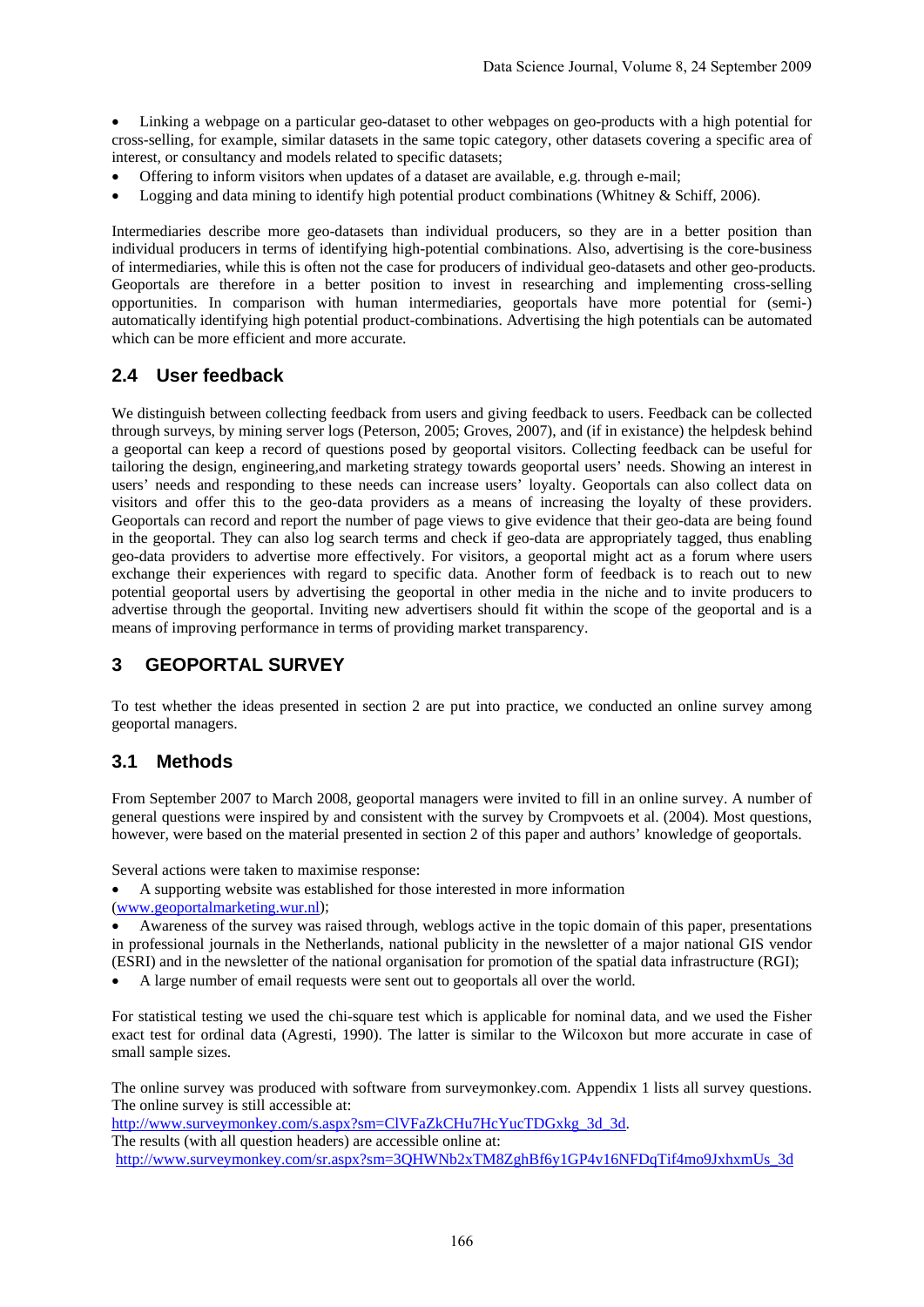In the results section below, table headers and parts of the text include a Q followed by a number referring to the survey questions in Appendix 1.

### **3.2 Results**

#### **3.2.1 Survey population**

Table 1 in Appendix 2 lists the full list of responding geoportals. Based on the principle that people often learn from inspiring examples, we asked respondents to name other portals (not necessarily geoportals), which they considered inspiring examples. We also sent the survey to these portals. One may expect that managers more interested in marketing aspects were more inclined to answer. Also the inclusion of inspiring geoportals could lead to a certain bias in the results. This bias can be observed when comparing our survey population with the survey population in Crompvoets et al. (2004). The majority of geoportals in our survey offers access to geodata, either downloadable or as a webservice (Table 4). Among those offering downloadable data, some offer these in GIS formats, some as plain pictures, and some as both (Table 5). The survey population contains geoportals that are strictly for internal purposes only and geoportals of which parts have restricted access (Table 5). 56% report increasing visitor numbers, and 8% report a stable high visitor number over the part years (Table 3).

#### **Table 2.** Funding and webservices (O5)

|                          | Stable funding* | Web mapping services* |  |
|--------------------------|-----------------|-----------------------|--|
| Current survey           | 69%             | 77%                   |  |
| Crompvoets et al. (2004) | 22%             | 31%                   |  |

\* Crompvoets et al. identified these two variables as important indicators for trends in geoportal use

#### **Table 3.** Visitor trends over the past years (Q6)

|              | N  |      |
|--------------|----|------|
| Increasing   | 27 | 56   |
| Stable, low  | 8  | 17   |
| Stable, high | 4  | 8    |
| Declining    | 1  | 2    |
| Don't know   | 8  | 17   |
| Total        |    | 1(1) |

#### **Table 4.** Geo-products offered through geoportals (Q3)

|                               | $N^*$          | %              |
|-------------------------------|----------------|----------------|
| Geo-datasets                  | 45             | 94             |
| Web services                  | 37             | 77             |
| Software, e.g. GIS            | 16             | 33             |
| <b>News</b>                   | 11             | 23             |
| Models                        | 6              | 13             |
| <b>Books</b>                  | 3              | 6              |
| Other. namely                 | $\mathfrak{D}$ | 4              |
| Hardware (e.g. GPS receivers) | 1              | $\mathfrak{D}$ |
| Consultancy                   |                | 2              |

\* Note multiple answers allowed

#### **Table 5.** Accessing geo-products (Q4)

|                                                                                        | N* | $\%$ |
|----------------------------------------------------------------------------------------|----|------|
| Download geo-datasets in non-GIS formats (e.g. JPEG)                                   | 31 | 65   |
| Download geo-datasets in GIS formats (e.g. ArcInfo coverage)                           | 29 | 60   |
| Parts of the geoportal have authorised access only                                     | 19 | 40   |
| Buy / order                                                                            | 14 | 29   |
| Run models / services without access to source code (e.g. online route-planners)       |    | -25  |
| The geoportal is for internal purposes - only employees of my organization have access | 6  | -13  |
| Run models / services with access to source code                                       |    |      |
| * Mata multiple approximately de                                                       |    |      |

\* Note multiple answers allowed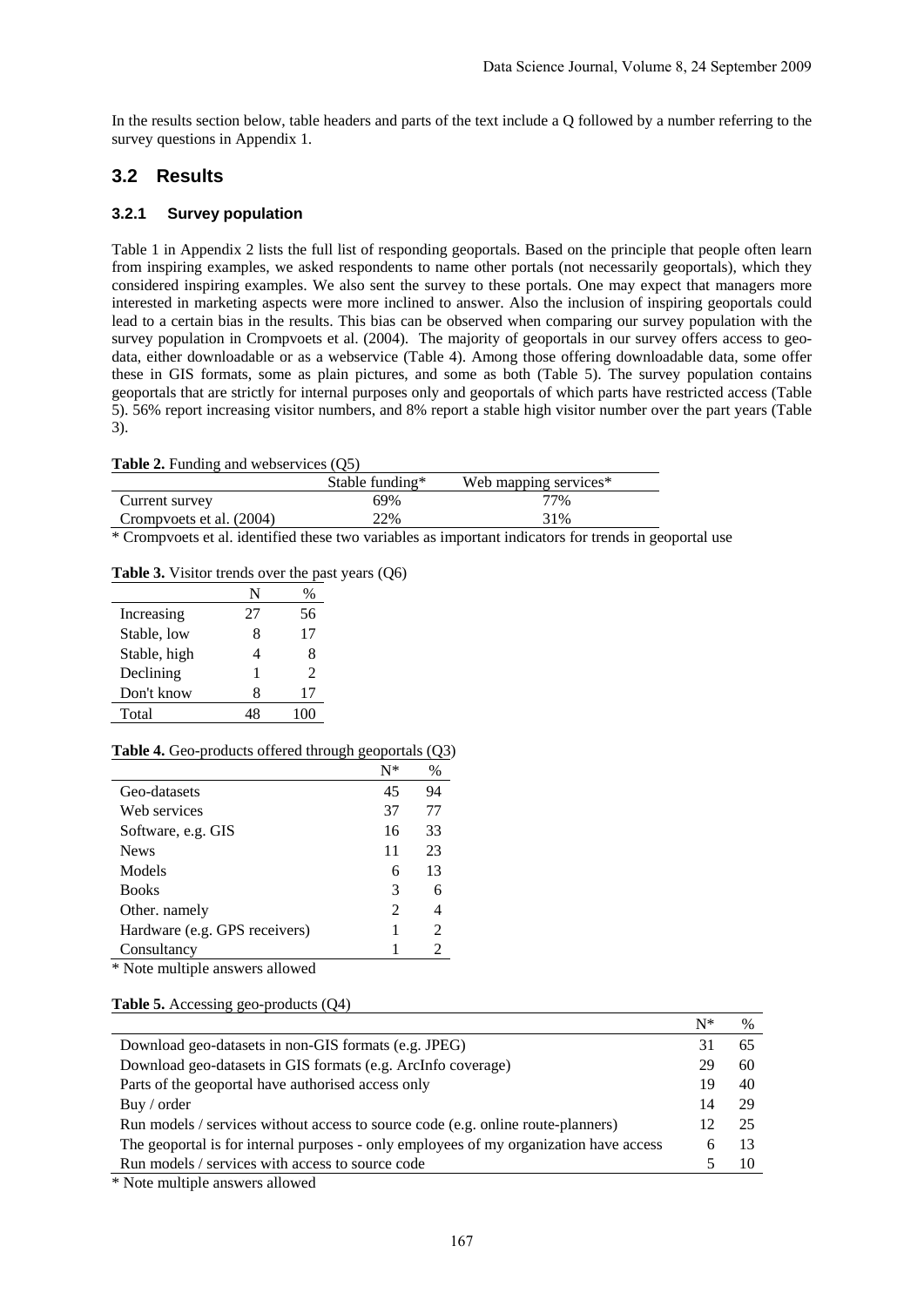#### **3.2.2 Market transparency**

Respondents were first asked to define their niche (Q7), so that they would answer subsequent questions with a clear image of their niche in mind. Just a few (7%) indicate they have full coverage of relevant products in their niche; 49% are either incomplete or very incomplete (Table 6). 51% indicate they are doing well in staying up to date (Table 7); 48% use formal procedures for staying up to date (Q11). It is very likely that the lack of such policies affects the geoportal's product overview. Geoportals claiming a more complete product coverage also claim to do a better job at staying up to date (p-value 0.024), and they have formal procedures for this purpose (p-value 0.0028). If the coverage is incomplete, then attracting new advertisers can be a means to increase completeness. The majority (67%) do not actively attract new advertisers (Q12). We found no significant correlation between completeness and policies for attracting new advertisers. Overall, our results suggest that many of the geoportals in our survey have no strong policies in place for staying up to date.

|  | <b>Table 6.</b> Completeness of relevant products in the niche $(Q9)$ |  |  |  |  |  |
|--|-----------------------------------------------------------------------|--|--|--|--|--|
|--|-----------------------------------------------------------------------|--|--|--|--|--|

| Fully complete  | 3  |    |
|-----------------|----|----|
| Quite complete  | 20 | 14 |
| Incomplete      | 18 | 40 |
| Very incomplete |    |    |
| No response     |    |    |

|  | <b>Table 7.</b> Managing to stay up to date $(Q10)$ |  |  |  |
|--|-----------------------------------------------------|--|--|--|
|--|-----------------------------------------------------|--|--|--|

|             | N  |    |
|-------------|----|----|
| Good        | 23 | 51 |
| Moderate    | 16 | 36 |
| Bad         | 6  | 13 |
| No response | 3  | n  |

All geoportals have one or more search mechanisms, but few offer product comparison - mechanisms such as ranking (35%, Q18) or cross-tabulating selected geo-datasets on the basis of their metadata elements (6%, Table 8). One respondent commented that visitors themselves can save the metadata of individual datasets and, if so desired, fabric the cross-tabulation in Excel. True indeed, but this is also much more laborious, especially if metadata are presented in formats that require much processing before the comparison can be made. Overall, our results suggest that at the technical level all geoportals support product evaluation, and just a few are readily facilitating product comparison.

| Table 8. Can visitors store and combine results of queries? (Q20) |  |  |
|-------------------------------------------------------------------|--|--|
|-------------------------------------------------------------------|--|--|

|                                                                                          | N  | %  |
|------------------------------------------------------------------------------------------|----|----|
| NO.                                                                                      | 23 | 49 |
| YES: queries within one session can be saved so that visitors can end and later continue |    |    |
| their session                                                                            | 10 |    |
| YES: combine previous queries using AND/OR (often this option is in the "Advanced        |    |    |
| Search")                                                                                 | 8  |    |
| YES: cross-tabulate selected products with their characteristics (e.g. easily compare    |    |    |
| price and scale of selected datasets)                                                    | 3  | 6  |
| $YES: namely \dots$                                                                      | 3  | 6  |
| No response                                                                              |    |    |

#### **3.2.3 Cross-selling**

The survey question on cross-selling started with a definition and a statement explaining that "Cross-selling is not necessarily profit-driven. It is more about successfully offering those extra pieces of information which you think your visitor will appreciate". The majority (86%) of respondents do not practice cross-selling (Table 9). The main reasons for not doing so (Q17) are technical (23%) and not considering cross-selling useful (19%). Under "no cross-selling, other reason" (49%), many respondents commented that cross-selling is not appropriate because all the data in the geoportal are freely accessible. Apparently the survey question was misinterpreted by many of the respondents, due to the commercial connotation of the term "cross-selling". After filtering out these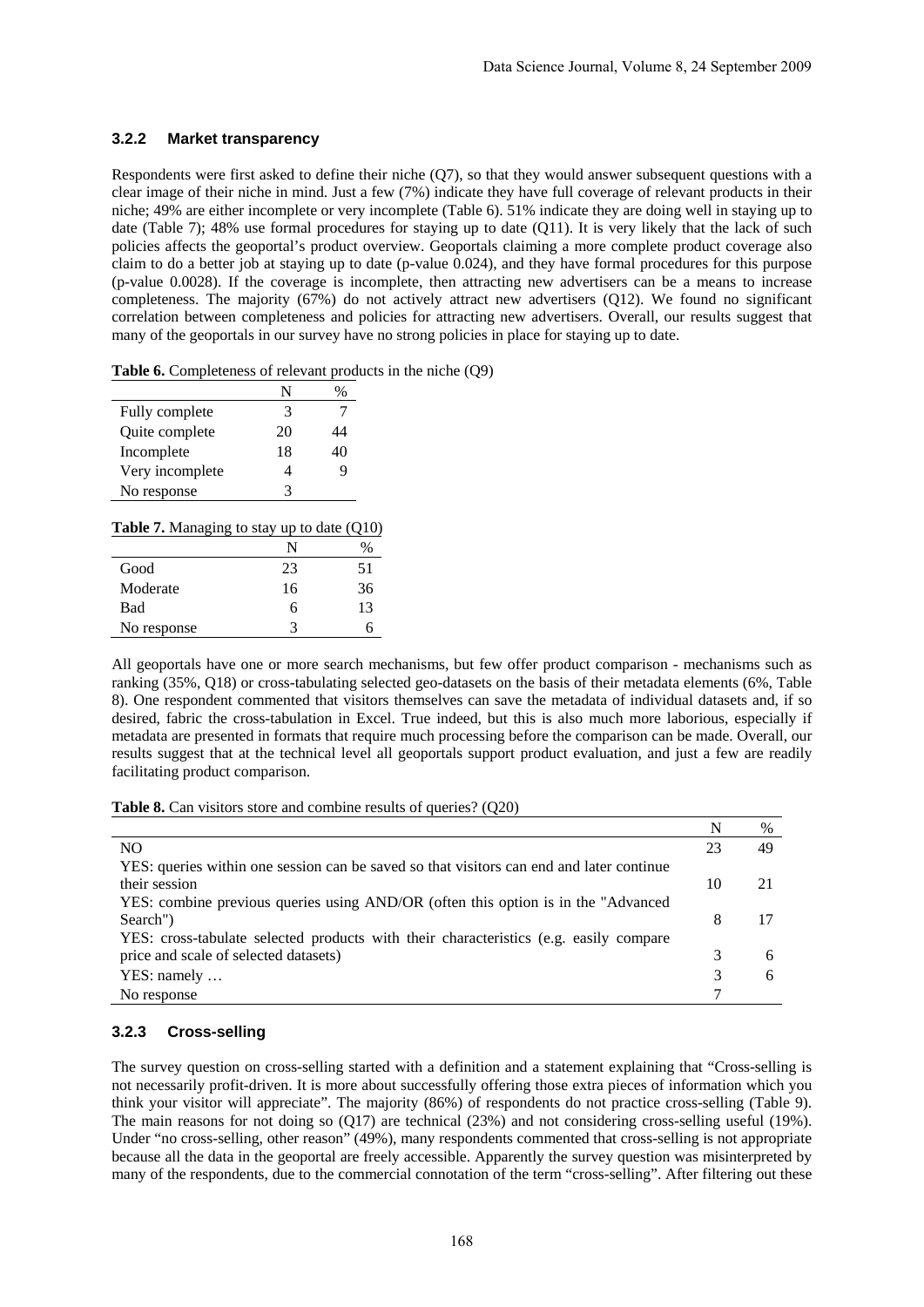cases, we still found that the majority (81%) do not practice cross-selling. For the few who do practice crossselling, their own knowledge and mining of server log files are the most important sources of information on successful product combinations.

| <b>Table</b> 2. Bo respondents practice cross seming. $(\forall x)$ |    |      |    |            |  |
|---------------------------------------------------------------------|----|------|----|------------|--|
|                                                                     |    | $\%$ | N* | $\% *$     |  |
| Yes                                                                 |    | 4    |    | 0.19       |  |
| No                                                                  | 36 | 86   |    | $\rm 0.81$ |  |
| No response                                                         |    |      |    |            |  |

**Table 9.** Do respondents practice cross-selling? (Q17)

\* After correction for misinterpretation of the survey question.

#### **3.2.4 Feedback**

Producers' or advertisers' loyalty can be increased by proving quantitatively that the geoportal is indeed driving visitors to them. Statistics can be collected from website visits and queries, such as search terms and whether their product is found with these search terms. Producers can use these terms to more appropriately tag and describe their geo-data to increase their discoverability for potential users. The majority (83%) of the geoportals in our survey do not offer such feedback to the producers (Q13). A geoportal can also function as a forum in which visitors exchange their product experiences. In the majority of the geoportals, visitors can not post product reviews (96%) (Q14) nor comments (64%) (Q15). All geoportal managers claim to collect feedback from their visitors (Q16). 81% rely on user initiated feedback through telephone or e-mail, 69% extract feedback from server logfiles, and 44% actively collect feedback through surveys. Note that feedback collection alone does not do the job. It is useless if irrelevant data are collected, and collecting them does not guarantee that they are actually used for improving the marketing strategy, engineering and/or design of the geoportal (Peterson, 2005). The statistics above concern interaction with current users. We collected two statistics on interaction with new potential users. The majority of the respondents do not actively attract new advertisers (67%) and do not advertise their geoportal in other media in their niche (72%). Overall, these results suggest that geoportal management is not very active in interacting with users, neither on the visitor nor on the producer side.

#### **3.2.5 Effectiveness of marketing ideas**

If our hypothesis that marketing insights can contribute to geoportal performance is correct, then we should find the variables discussed in the above sections to be correlated with trends in visitor numbers. Because the maximum number of users of a geoportal depends very much on its niche, it is not possible to compare absolute visitor numbers. We were therefore more interested in the trends than in absolute numbers. We used the Fisher exact test for ordinal data (Agresti, 1990), cross-tabulating the ranking of reported trends in visitor numbers against the explanatory marketing variables identified in the sections above. Table 10 presents the results:

Feedback from users through surveys:  $=$  more positive trend in visitor numbers;

• Completeness: More complete = more positive trend in visitor numbers (market transparency indicator);

• Cross-selling: more positive trend in visitor numbers (all 6 with cross-selling have an increasing trend in their visitor numbers);

• Cross-tabulating product qualities: does not make a difference (technical means for product comparison, related to increasing market transparency);

- Feedback to advertisers: does not make a difference:
- Advertising in the niche: does not make a difference.

Note that of the three methods of collecting visitor feedback, only the active (survey) method is significantly correlated with trends in visitor numbers. Possibly other methods of data collection are less accurate or less embedded in a strategy of performance improvement. In the literature, the accuracy of web statistics has been questioned (Groves, 2007), and it has been noted that these statistics are only of value when incorporated in a process of continuous improvement of the site (Peterson, 2005). Counter intuitively, we found that those advertising themselves in other media in their niche have relatively less positive trends in visitor numbers (though not at all significant,  $p=0.21$ ). We realised only after sending out the survey the risk of a circular effect: those who are already doing well may have less need for advertising themselves. In hindsight, it would have been better to phrase the survey question as: "Did you advertise your geoportal in the first months / years after establishment?" Another interesting finding is the low importance of efforts to attract new advertisers. Possibly this is due to a, in many cases, limited and stable pool of data providers. In such an environment, only newly emerging geoportals would need to actively attract new advertisers; established producers would only need to keep track of updates and new products from well established contacts. The producer pool is, however, dynamic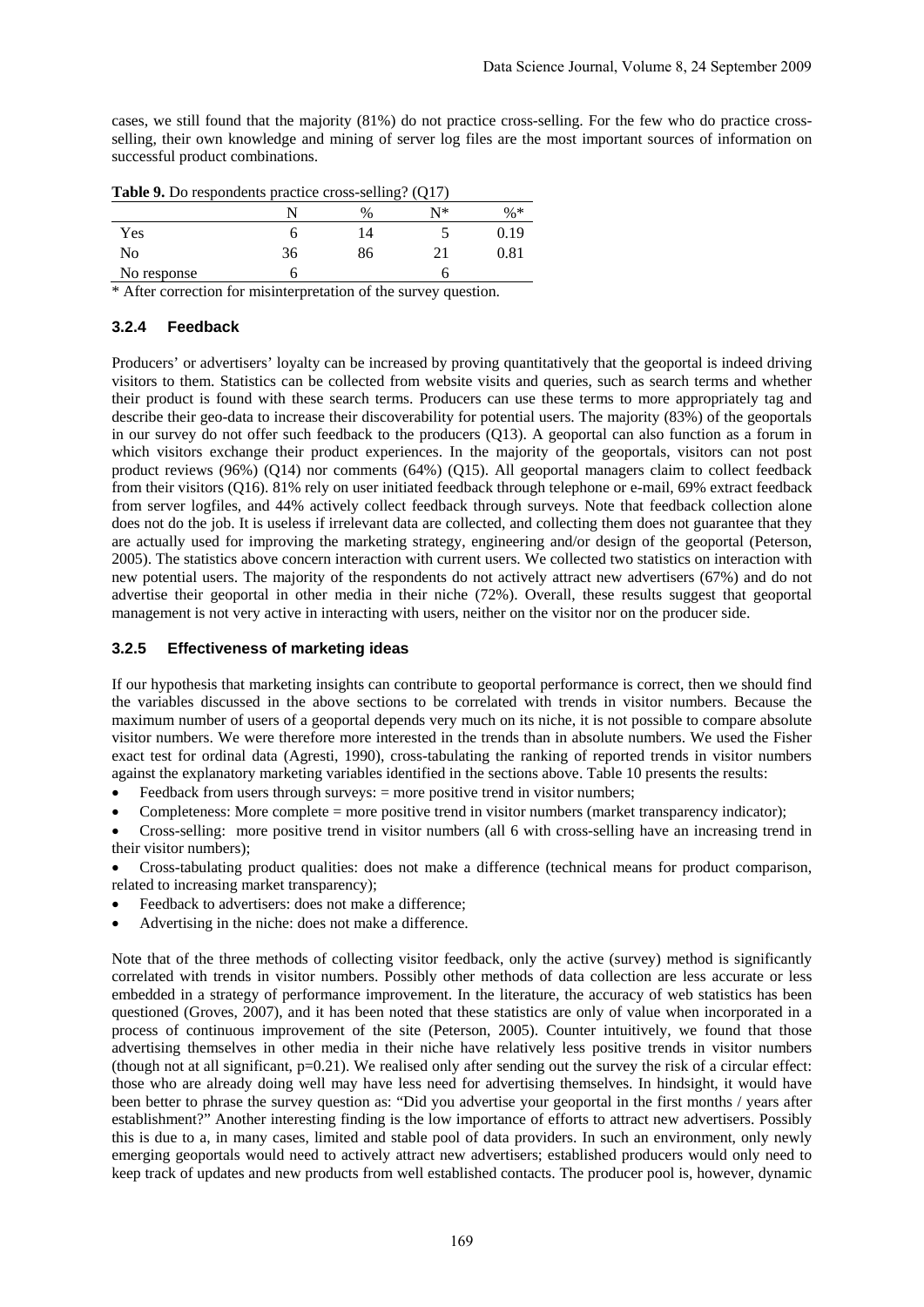– the pool of geo-data providers may grow, and geoportal managements should stay alert to that in order to safeguard their completeness, especially when efforts towards building spatial data infrastructures lead to more geo-data becoming accessible and in a world where it is becoming ever easier to collect and process raw geodata.

| Marketing variable                               | Trend in visitor number over |
|--------------------------------------------------|------------------------------|
|                                                  | past years (p-value)         |
| Feedback from visitors – surveys                 | 0.01                         |
| Completeness                                     | 0.07                         |
| Cross-selling                                    | $0.08/0.13*$                 |
| Up-to-dateness                                   | 0.13                         |
| Feedback from users - logfiles                   | 0.18                         |
| Policies for up-to-dateness                      | 0.19                         |
| Advertising in the niche                         | 0.21                         |
| Cross-tabulating product qualities               | 0.35                         |
| Actively vs. passively attracting new (geo-data) | 0.37                         |
| advertisers                                      |                              |
| Ranking                                          | 0.44                         |
| Feedback to advertisers                          | 0.46                         |
| Feedback from users – user initiated             | 0.50                         |

**Table 10.** Trends in visitor numbers and marketing variables

\* Before and after correction c.f. Table 9

We also considered cross-tabulating the variables in Table 10 with the frequency with which a geoportal is mentioned by its peers (Appendix 2, Table 2). We chose not to do so. First because some of the geoportals mentioned may be well known for their wide scope, thus frequency mentioned by peers is probably a mixture of quality and broadness of scope. And second, because the popularity in Appendix 2 Table 2 reflects the views of a limited group of respondents and is therefore not necessarily representative. Tests showed that popularity among peers and trends in visitor numbers are uncorrelated (p=0.42).

### **3.3 Discussion & limitations of this study**

For analyses such as those presented in this paper, solid proof is difficult to obtain. Sample size is a concern; generally the more time it takes to fill in a survey the lower the response. Already under the current scope (excluding design and engineering) obtaining sufficient response required great effort. Limiting the scope as we did was justified in terms of filling a knowledge gap on the marketing side of geoportals. It does not mean that design and engineering are less important – such a comparison was beyond the scope of this paper. Apart from the practical limitation of sample size and our choices with regard to scope, the main methodological difficulties faced were:

1. The definition of the term "geoportal" is still evolving. As a consequence, defining the population and making inferences for the wider population becomes difficult.

2. One may expect that those geoportal managers more interested in marketing aspects were also more inclined to respond to the survey. We, therefore, expect that statistics for implementing the marketing theory are more pessimistic for the wider population of geoportals. How much more pessimistic is impossible to say.

3. Measurement of performance in studies like these requires a balance between what can realistically be measured and what we would like to measure in the ideal case. Admittedly "Trend in visitor numbers" is a crude performance indicator. It is, however, the one variable for which one may expect it to be known by all respondents – the response was 83%. More detailed and more informative performance indicators would probably result in a high degree of non-response, thus not allowing for statistical comparisons.

Our findings probably give an overly optimistic picture of practical implementation of marketing ideas and geoportal performance. In no way, however, does this limit their relevance for the wider community of geoportals. In theory, more explanatory variables could be taken into consideration; in practice, limiting the size of the survey to get sufficient and accurate response is a necessity. Our literature review and comments from respondents suggest an urgent need both for more in depth and more comprehensive studies. The results of this paper suggest which marketing variables should be taken into consideration in such follow-ups.

## **4 CONCLUSIONS**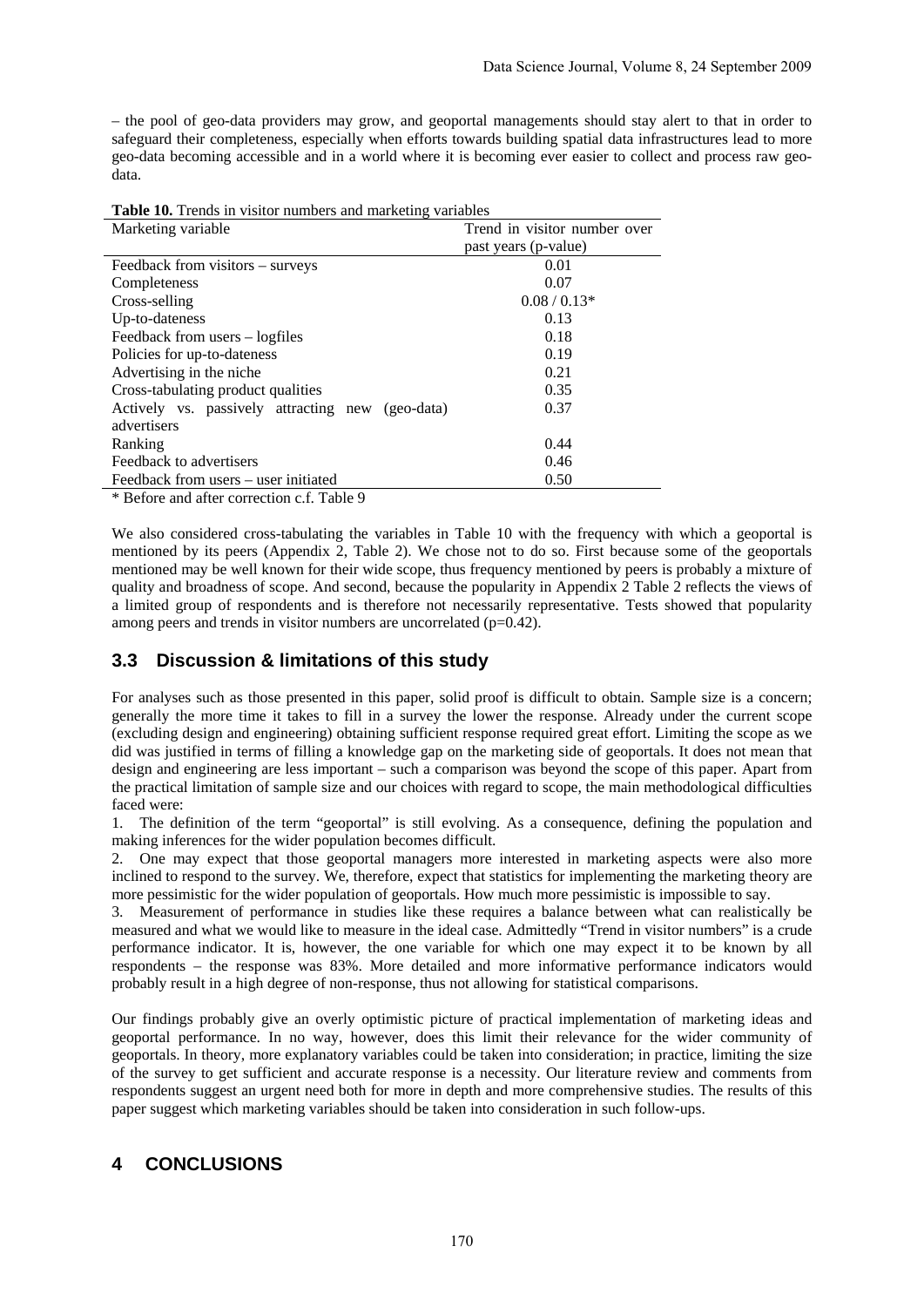Geoportals play an important role in spatial data infrastructures (Maguire & Longley, 2005; Crompvoets et al., 2007). However, literature suggests low, in some cases, even declining use of geoportals (Crompvoets et al., 2004). The causes of these trends are yet poorly understood. This paper suggests that marketing theory can contribute to improving geoportal performance. We identify the main competitors and the two domains in which geoportals have potential for doing better than their competitors. These two domains are providing market transparency and cross-selling. In both domains, associated policies and techniques were proposed: policies for maintaining a complete and up-to-date coverage of relevant geo-products (mainly geo-data) in the niche and techniques making it easier for the visitor to compare selected geo-products. We recognised the importance of user interaction. Geoportals can collect statistics on website visits for producers who use the geoportal as a channel for advertising their geo-products. The same statistics and surveys among visitors can contribute to tailoring the geoportal to visitors' wishes.

Our survey among 48 geoportals all with relatively good performance revealed that about half of the respondents have an incomplete or very incomplete coverage of relevant geo-products in their niche. Less than half have strong policies in place to stay up to date. Only few make it easy for users to compare selected products according to selected metadata elements. The majority (80%) do not practice cross-selling. The majority of geoportals (83%) do not provide feedback to producers of geo-products (mainly geo-data). Around 44% actively collect feedback from visitors (i.e. through surveys), the rest rely on occasional feedback from visitors and on server logfiles. "Trend in visitor numbers" was used as a crude performance indicator. We found positive correlation between "Trend in visitor numbers" and completeness (a proxy for market transparency), positive correlation between "Trend in visitor numbers" and actively collecting feedback from visitors, and moderate positive correlation between "Trend in visitor numbers" and cross-selling.

Trends in visitor numbers, however, also depend on other variables, such as the engineering and design of geoportals and the environment in which they operate. Good geoportal management requires a good mix of these elements. Results in this paper suggest that geoportals can benefit from insights from marketing theory. The work presented in this paper can be useful for geoportal managers in developing their marketing strategy.

# **5 ACKNOWLEDGEMENTS**

P.A.J. van Oort wishes to acknowledge RGI-116 (Standards in the Dutch SDI) for funding. M.C. Kuyper and P.A.J. van Oort wish to thank RGI-006 (Geoportals in the Dutch SDI) for funding.

# **6 REFERENCES**

Aditya, T. & Kraak, M.-J. (2006) Geospatial data infrastructure portals: Using national atlases as a metaphor. *Cartographica 14(2):* 115-134.

Agresti, A. (1990) *Categorical data analysis*. New York: Wiley, 558 p.

Anderson, C. (2006) *The Long Tail: Why the Future of Business Is Selling Less of More*. Hyperion.

Askew, D., Evans, S., Matthews, R., & Swanton, P. (2005) MAGIC: A geoportal for the English countryside. *Computers, Environment and Urban Systems, 29(1 SPEC.ISS.*): 71-85.

Beaumont, P., Longley, P.A., & Maguire, D.J. (2005) Geographic information portals - A UK perspective. *Computers, Environment and Urban Systems, 29(1 SPEC.ISS.):* 49-69

Bernard, L., Kanellopoulos, I., Annoni, A., & Smits, P. (2005) The European geoportal - One step towards the establishment of a European Spatial Data Infrastructure. *Computers, Environment and Urban Systems, 29(1 SPEC.ISS.)*: 15-31.

Burrough, P. & Masser, I. (1998*) European geographic information infrastructures: opportunities and pitfalls*. Taylor Francis, London.

Chaffey, D., Ellis-Chadwick, F., Johnston, K., & Mayer, R. (2006*) Internet marketing: strategy, implementation and practice.* Financial Times/Prentice Hall, Harlow.

Coupey, E. (2001) *Marketing and the internet.* Prentice Hall, Upper Saddle River, N.J.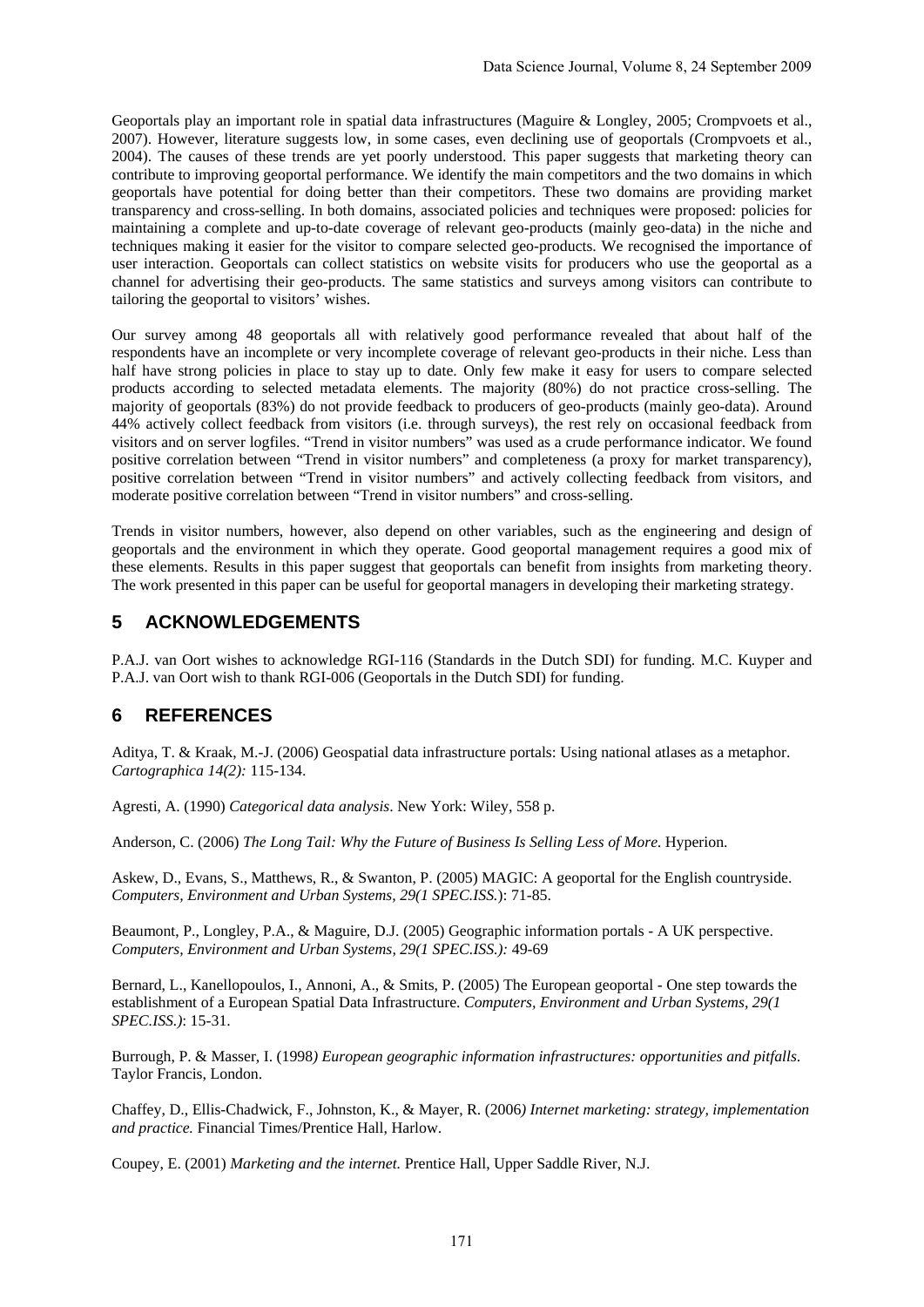Crompvoets, J. (2006) *National spatial data clearinghouses : worldwide development and impact*. Wageningen University, PhD thesis

Crompvoets, J., Bregt, A., Rajabifard, A., & Williamson, I. (2004) Assessing the worldwide developments of national spatial data clearinghouses. *International Journal of Geographical Information Science 18(7*): 665-689

Crompvoets, J., de Bree, F., van Oort, P., Bregt, A., Wachowicz, M., Rajabifard, A., & Williamson, I. (2007) Worldwide impact assessment of spatial data clearinghouses. *Journal of the Urban and Regional Information Systems Association 19(1)*: 23-32

Evans, J.D. & Bambacus, M.J. (2005) NASA's Earth-Sun system gateway: An open standards-based portal to geospatial data and services. *International Geoscience and Remote Sensing Symposium (IGARSS)* 6, art. no. 1525851, pp. 4228-4231, http://stinet.dtic.mil/cgibin/GetTRDoc?AD=ADA452777&Location=U2&doc=GetTRDoc.pdf [last accessed 24 April 2009]

Goodchild, M.F., Fu, P., & Rich, P. (2007) Sharing geographic information: An assessment of the geospatial one-stop. *Annals of the Association of American Geographers 97(2)*: 250-266

Groves, K. (2007) *The Limitations of Server Log Files for Usability Analysis.* http://www.boxesandarrows.com/view/the-limitations-of [last accessed 24 April 2009]

Hart, T., Greenfield, J.M., & Johnston, M. (2005) *Nonprofit internet strategies: best practices for marketing, communications and fundraising success*. Wiley, Hoboken, N.J.

Harvey, F. & Tulloch, D. (2006) Local-government data sharing: Evaluating the foundations of spatial data infrastructures. *International Journal of Geographical Information Science 20*, 743-768.

Hielkema, J.U. & Ticheler, J. (2004) United Nations GeoNetwork: FAO spatial information infrastructure. *GIM International 18(8)*: pp. 48-51

Hoffman, D.L. & Novak, T.P. (1996) Marketing in Hypermedia Computer-Mediated Environments: Conceptual Foundations. *Journal of Marketing 60*, 50-68.

Jacoby, S., Smith, J., Ting, L., & Williamson, I. (2002) Developing a common spatial data infrastructure between State and Local Government - an Australian case study. *International Journal of Geographical Information Science 16*, 305-322.

Korman, J. (2001) *Putting people together to create new products*,

http://www.cooper.com/newsletters/2001\_09/putting\_people\_together\_to\_create\_new\_products.htm [last accessed 24 July 2009]

Larson, J , Olmos Siliceo, M.A. , Pereira dos Santos Silva, M., Klien E., Schade S. (2006) Are Geospatial Catalogues Reaching their Goals. *9th Agile Conference on Geographical Information Science*, 20-22 April 2006, Visegrád, Hungary, http://www.geoportal-idec.net/geoportal/cat/docs/Comparacio%20Catalegs.pdf [last accessed 24 april 2009]

Lim, E.-P., Liu, Z., Yin, M., Goh, D.H.-L., Theng, Y.-L., & Ng, W.K. (2005) On organizing and accessing geospatial and georeferenced Web resources using the G-Portal system. *Information Processing and Management 41(5)*: 1277-1297

Maguire, D.J. & Longley, P.A. (2005) The emergence of geoportals and their role in spatial data infrastructures. *Computers, Environment and Urban Systems 29(1 SPEC.ISS.)*: 3-14.

Masser, I. (2005) *GIS worlds: creating spatial data infrastructures.* ESRI Press, Redlands, CA.

Miller, S. & Pupedis, G. (2002) Spatial interface design for the web - A question of usability. *Cartography 31(2):* 119-134

Morville, P. (2005) *Ambient Findability: What We Find Changes Who We Become*. O'Reilly Media, Inc., 204 p.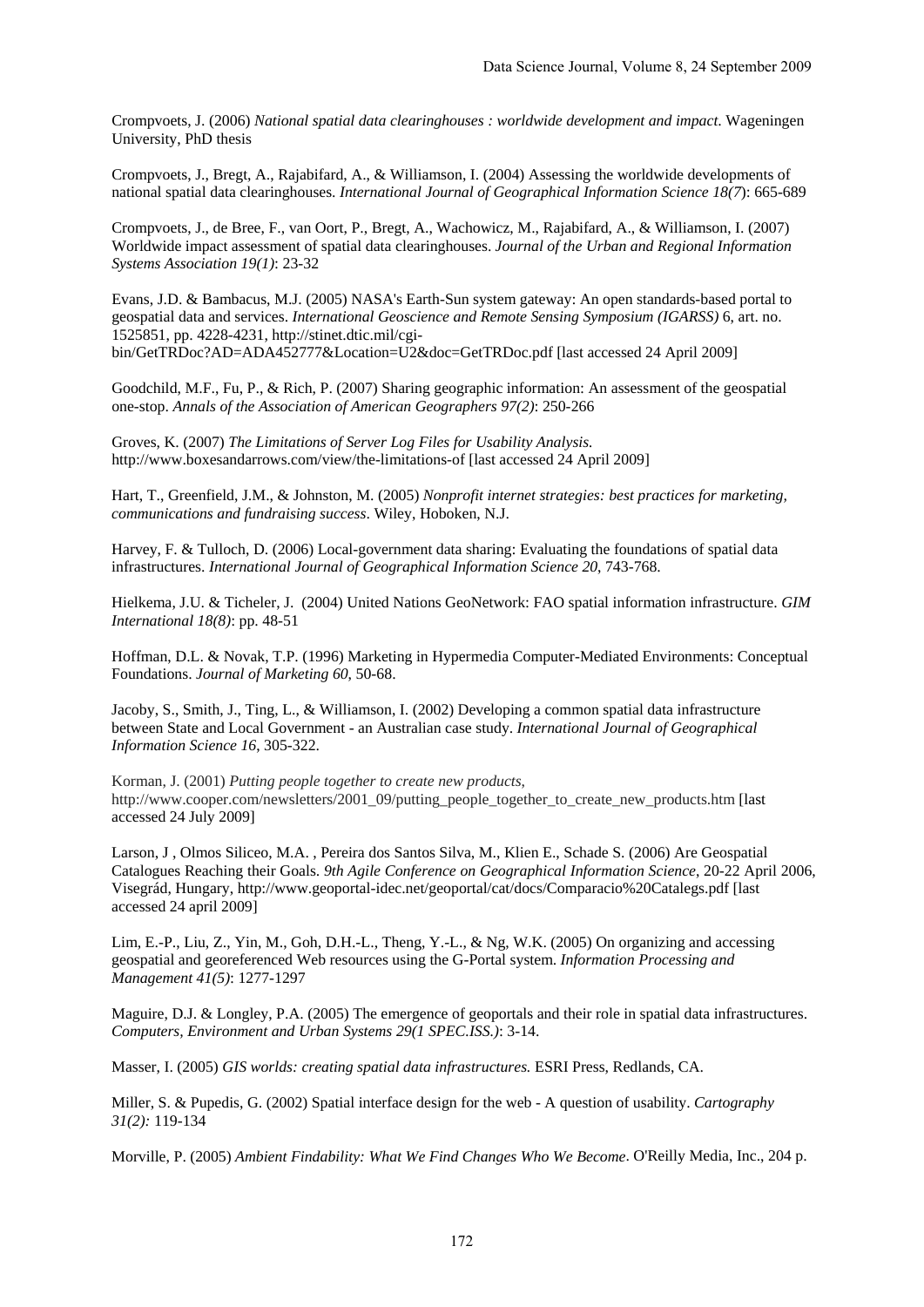Mullet, K. (2003) *The Essence of Effective Rich Internet Applications*,

http://download.macromedia.com/pub/solutions/downloads/business/essence\_of\_ria.pdf [last accessed 24 april 2009][last accessed 24 July 2009]

Peterson, E. (2005) Web *Site Measurement Hacks: Tips & Tools to Help Optimize Your Online Business.* O'Reilly Media, Inc., 430 p.

Reedy, J., Schullo, S., & Zimmerman, K. (2000) *Electronic marketing: integrating electronic resources into the marketing process.* Dryden Press, Fort Worth, Texas, USA.

Rezabakhsh, B., Bornemann, D., Hansen, U., & Schrader, U. (2006) Consumer Power: A Comparison of the Old Economy and the Internet Economy*. Journal of Consumer Policy V29*, 3-36.

Sargeant, A. & West, D.C. (2001) *Direct and interactive marketing*. Oxford University Press, Oxford.

Sarkar, M.B., Brian, B., & Steinfield, C. (1998) Intermediaries and Cybermediaries: Toward Theory Building. *Journal of Business Research 41*, 215-221.

Skupin, A. & Fabrikant, S.I. (2003) Spatialization methods: A cartographic research agenda for non-geographic information visualization. *Cartography and Geographic Information Science 30(2)*: 99-119.

Smeaton, A.F. & Callan, J. (2005) Personalisation and Recommender Systems in Digital Libraries*. International Journal on Digital Libraries, 5(4)*: 299-308. http://doras.dcu.ie/205/1/int\_jour\_dig\_lib\_aug\_2005.pdf [last accessed 24 April 2009]

Tait, M.G. (2005) Implementing geoportals: Applications of distributed GIS. *Computers, Environment and Urban Systems, 29(1 SPEC.ISS.)*: 33-47

Tang, W. & Selwood, J. (2005) *Spatial portals : gateways to geographic information*. ESRI Press, Redlands, California, USA.

Whitney, C. & Schiff, L. (2006) The Melvyl Recommender Project: Developing Library Recommendation Services. *D-Lib Magazine, 12(12*). Available: http://dlib.org/dlib/december06/whitney/12whitney.html [last accessed 24 april 2009][last accessed 24 april 2009]

Williamson, I. & Rajabifard, A. (2003) *Developing spatial data infrastructures: from concept to reality*. Taylor & Francis, London, UK.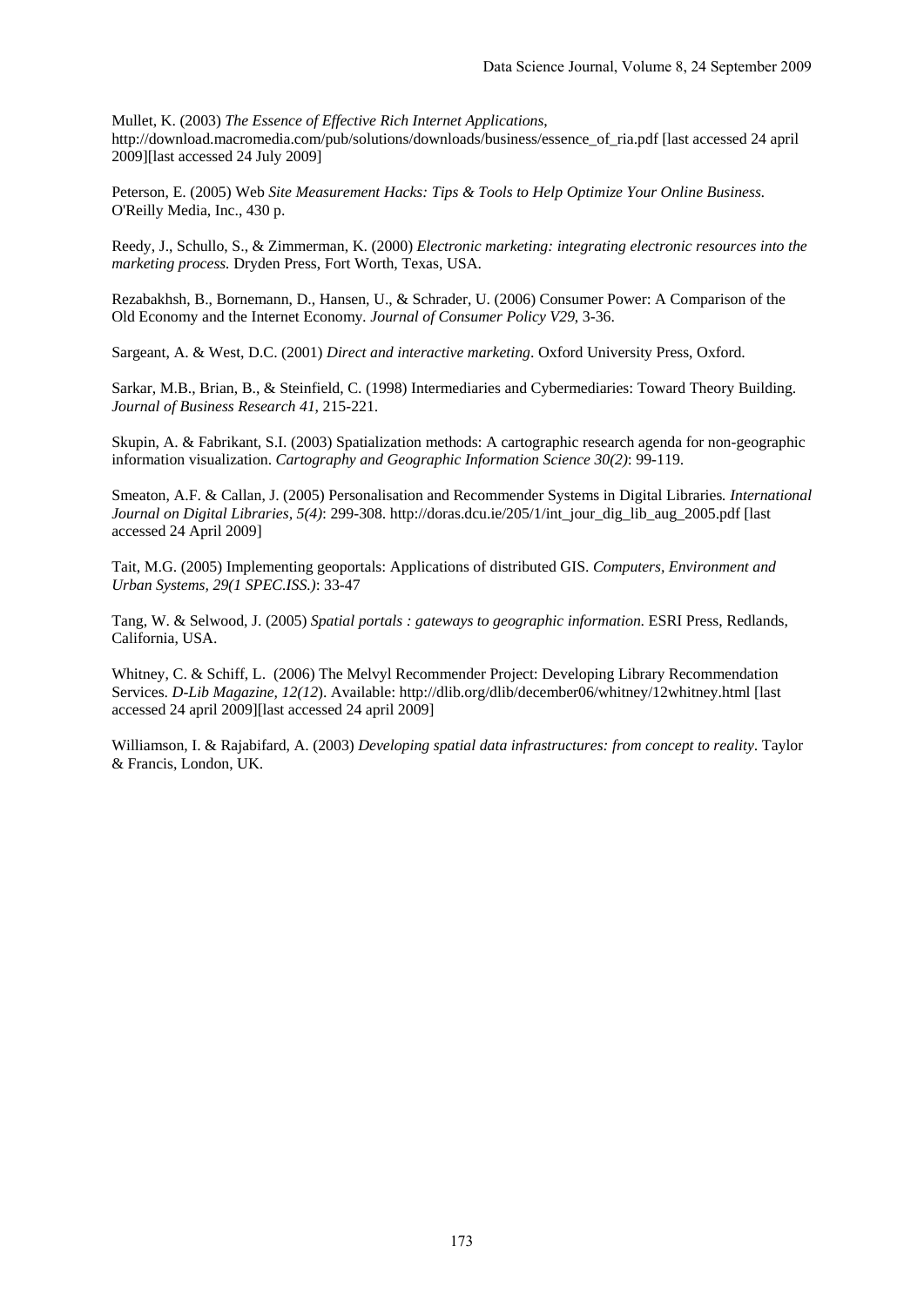# **APPENDIX 1**

The text refers to survey questions Q1 to Q23 following the numbering of survey questions in this appendix

## **7.1 Survey introduction letter**

Welcome! My name is Pepijn van Oort, working at the Centre for Geo-Information, Wageningen University, The Netherlands. I invite you to fill in this survey about geoportals. You can go directly to the questions by clicking "Next" at the bottom of this page.

The survey contains 23 questions. Filling it will take you some time (25 minutes), but hopefully filling it in will give you some useful ideas and in that case it is certainly worth your time. You can also fill in part now, part later - what you already filled in will be available on your next visit.

#### PROBLEM STATEMENT

Apart from some exceptions, many geoportals worldwide appear to have low visitor numbers. Low visitor numbers are a risk for future funding. Possibly visitor numbers could be raised by learning lessons from internet marketing? That is what this survey is about. Check www.geoportalmarketing.wur.nl for the latest results.

#### TARGET GROUP

Below is my definition of a geoportal. If you work for a geoportal then please fill in the survey.

• the medium is internet or intranet

• the portal describes many geo-products

• the portal gives insight into an array of available geoproducts, often by providing a searchable catalogue Narrowly defined geoportals are only about geo-data. More broadly defined, as in this survey, a geoportal describes geo-products. A geo-product is any product with a strong geographical dimension. This includes geodata, software, hardware, models, books, courses, consultancy and news.

#### RESEARCH QUESTIONS

1. To what extent are certain internet marketing recommendations currently put into practice in geoportals?

2. Question to the manager of a geoportal: "Which other portals do you consider inspiring examples when thinking about future improvements to your own geoportal?"

3. Are the internet marketing recommendations more frequently implemented in the inspiring geoportals from question 2?

#### **OUTPUT**

- list of recommendations for geoportals
- list of inspirering portals
- scientific publication

You can contribute to this research by filling in the survey

Thank you very much for your contribution! Pepijn van Oort

The research team dr P.A.J. van Oort, ir. M. Kuyper, dr J. Crompvoets and prof A.K. Bregt

Contact

dr P.A.J. van Oort, Wageningen Universitity, Centre for Geo-Information, PO Box 47, 6700 AA, Wageningen E-mail: pepijn.vanoort@wur.nl Tel.: +31-317-474403 Fax : +31-317-419000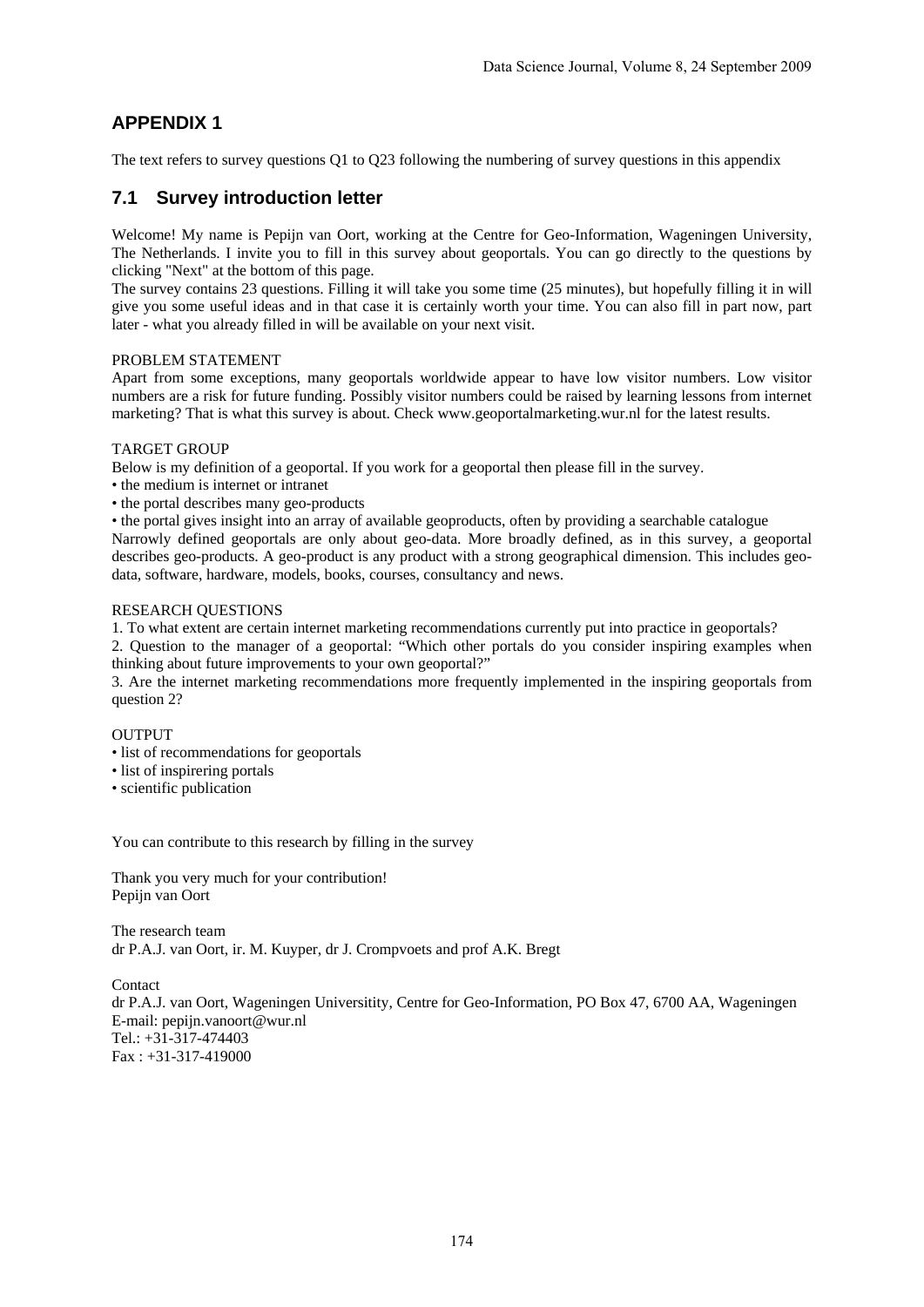# **7.2 Survey questions – General Information**

#### **1. Person & portal:**

Note: personal details remain confidential. They will not be published and not passed on to others.

| Your name          |  |
|--------------------|--|
| Your email address |  |
| Geoportal URL      |  |
| Geoportal name     |  |

#### **2. Which 5 portals\* do you consider concrete sources of information for future improvements to your own geoportal?**

\* A geoportal is a specialised portal, acting a gateway to webpages specifically about geo-products. You may also enter names of more general portals (e.g. Google) or specialised portals for other product categories, for example Ebay.com for second hand goods. Of course you can also fill in names of other geoportals. Please enter 5 URLs, if possible also please a person to contact. For example: "www.microsoft.com, bill.gates@microsoft.com"

| Inpiring portal 1: |  |
|--------------------|--|
| Inpiring portal 2: |  |
| Inpiring portal 3: |  |
| Inpiring portal 4: |  |
| Inpiring portal 5: |  |

#### **3. Which geo-products\* does your geoportal cover?**

\* a geo-product is a product with a strong geographical dimension

- Geo-datasets
- **Web** services
- Software, e.g. GIS
- Models
- News
- $\Box$  Books
- Hardware (e.g. GPS ontvangers)
- $\Box$  Consultancy 4.7% 2
- □ Other. Namely:

#### **4. How can people access the geo-products? (YES = tick mark, NO = don't tick)**

- $\Box$  Download geo-datasets in GIS formats (e.g. ArcInfo coverage)
- □ Download geo-datasets in non-GIS formats (e.g. JPEG)
- $\Box$  Run models / services with access to source code
- $\Box$  Run models / services without access to source code (e.g. online route-planners)
- Buy / order 33.3% 13
- $\Box$  The geoportal is for internal purposes -only employees of my organisation have access
- $\Box$  Parts of the geoportal have authorised access only

#### **5. Do you have a stable annual budget?**

- YES
- $\Box$  NO, it is funded piecemeal from various sources and subprojects
- $\Box$  NO (please explain)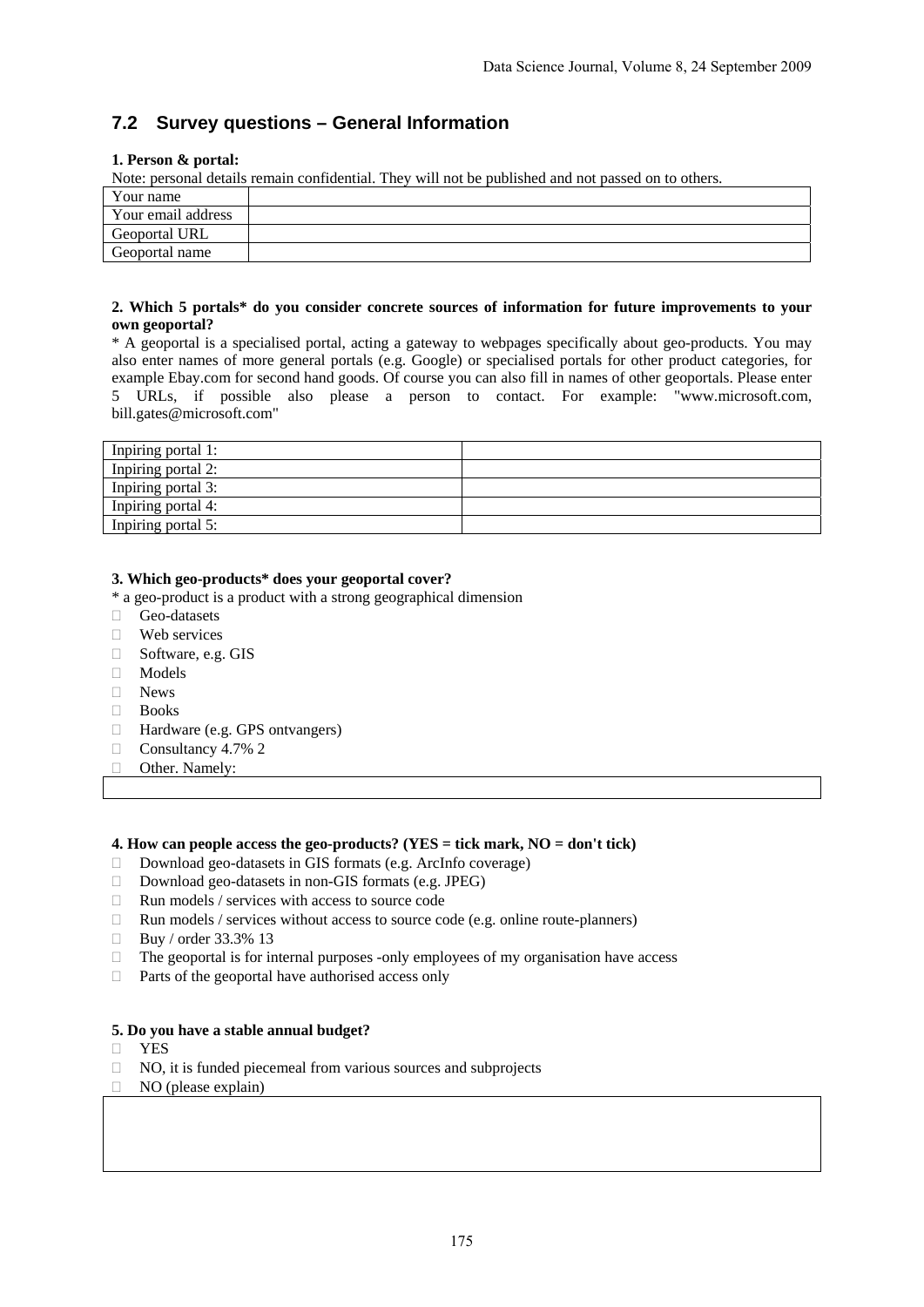# **7.3 Survey Questions – Niche information**

Portals like Google, Yahoo, MSN, AOL and Amazon appear to serve the whole world with a wide array of information. Most portals have more modest objectives, serving a smaller niche. For a niche it is possible to adjust the marketing strategy to specific characteristics of the niche.

It is important tot offer a complete overview of products relevant for the niche. Without that, people will resort to other ways to get their information. Completeness is directly related to up-to-dateness: keeping URLs up-todate and staying in touch with advertisers about changes in product supply.

#### **6. What has been the trend in your visitor numbers over the past years?**

- Increasing
- $\Box$  More or less stable, at a low visitor level
- $\Box$  More or less stable, at a high visitor level
- Declining
- $\Box$  I don't know
- $\Box$  Other (please specify)

#### **7. Please try to describe your niche(s)?**

#### **8. Do you advertise your geoportal in other media in your niche?**

- $\Box$  NO
- **n** YES

#### **9. Do you think that currently, you are offering a complete overview of relevant geo-products within your niche?**

- □ Very incomplete
- Incomplete
- Quite complete
- $\Box$  Fully complete

#### **10. Do you think that overall, you are managing to stay up-to-date?**

- Bad
- Moderate
- Good

#### **11. How do you keep your records up-to-date?**

- Formal procedures
- $\Box$  Dependent on initiatives of individuals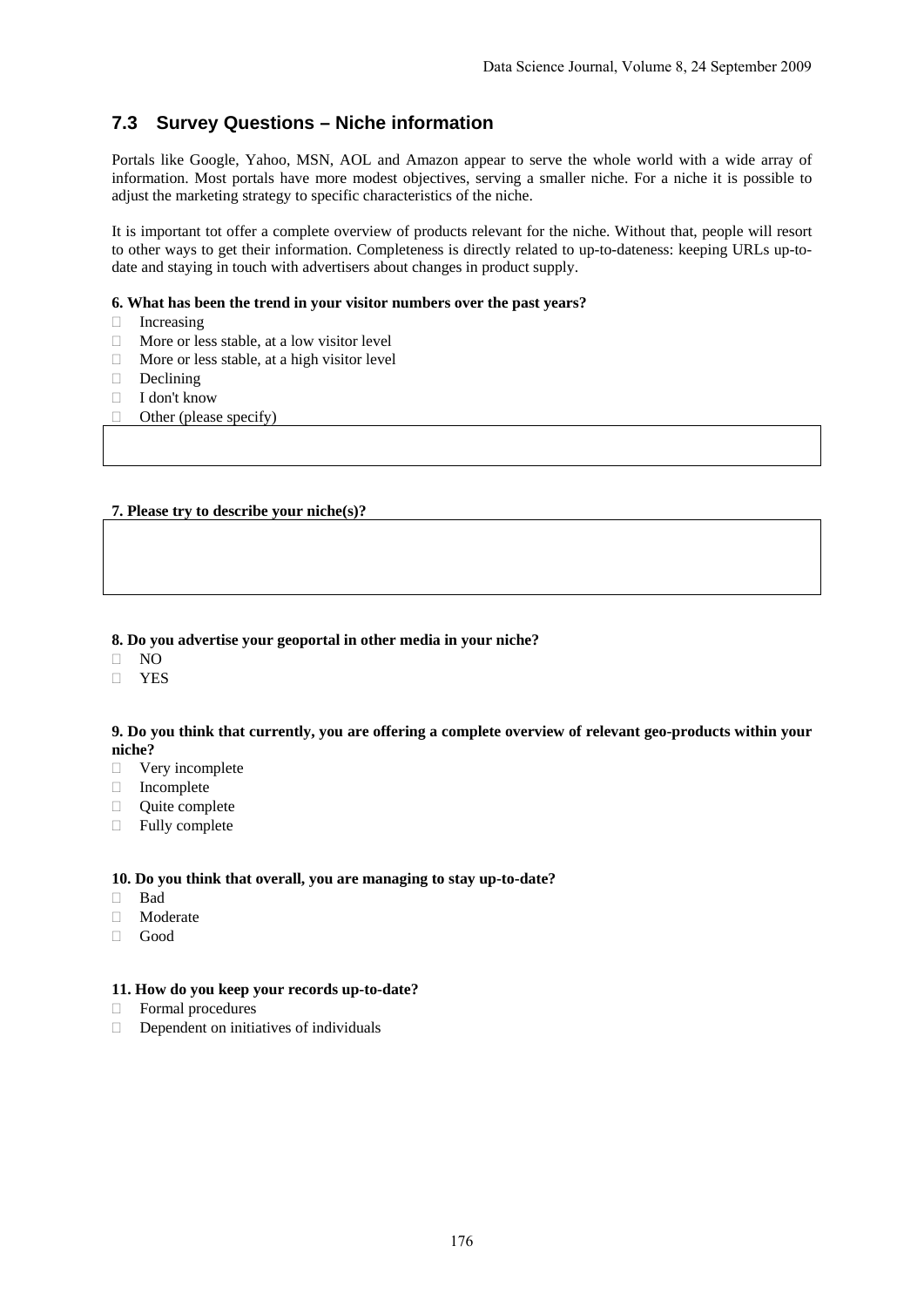# **7.4 Survey Questions - Interaction with users**

A geoportal has two types of users:

(1) Visitors: they come to the geoportal for information about geo-products (and maybe more, for example also accessing the products)

(2) Advertisers: producers of geo-products who use the geoportal to advertise their goods

Advertising is not necessarily profit-driven: also producers of gratis products want other people to use their product.

#### **12. How do you attract new advertisers?**

- We don't
- $\Box$  We actively search and contact new advertisers

 $\Box$  We only passively attract new advertisers, through a "advertise your geo-product" link or something like that on our web site

#### **13. Do you report back to advertisers relevant statistics on geoportal visitors?**

- $\Box$  NO
- $\Box$  YES: number of visits to pages about the advertisers' products
- YES: IP addresses and/or associated hosts of visitors
- $\Box$  YES: search terms entered by visitors
- $\Box$  YES: how well search terms correspond with keywords/tags of products as provided by advertisers
- $\Box$  YES: which products are often viewed together in one session
- **T** YES: other, namely

#### **14. Can visitors add product reviews?**

- $\Box$  NO
- YES

#### **15. Can visitors post and respond to messages?**

- $\Box$  NO
- $\Box$  YES: post, but only the geoportal can respond
- □ YES: post and respond

#### **16. How do you collect feedback from visitors?**

- $\Box$  Log-files, web-analytics, visitor-statistics
- Online surveys
- □ Off-line surveys

 $\Box$  Geoportal employees occasionally receive feedback via e-mail or telephone. -Only answer this question positively if you actively collect and exchange this feedback within the geoportal management team.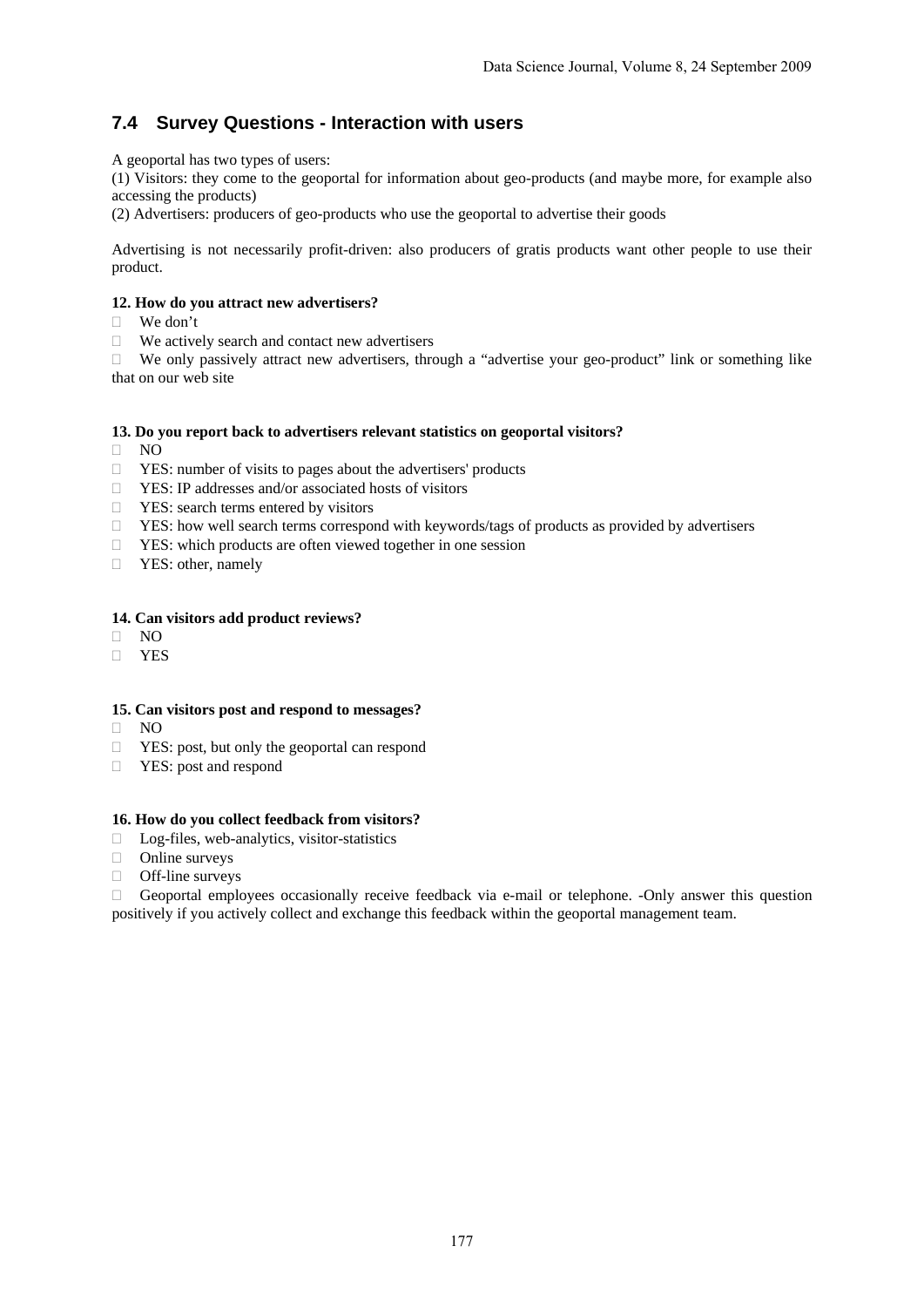# **7.5 Survey Questions - Cross-selling**

eCross-selling is persuading a visitor/customer to buy/access another associated product. Amazon.com is famous for its "Customers Who Bought This Item Also Bought ...". Geo-products have great opportunities for cross-selling because virtually any application includes multiple products. For example, a number of geodatasets plus a GIS software package. Also, due to continuous changes in the earth's surface, plans and technology, one may expect a continuous demand for updates. The key is to advertise specifically those combinations which have a high chance for success.

Cross-selling is not necessarily profit-driven. It is more about successfully offering those extra pieces of information which you think your visitor will appreciate.

#### **17. Please respond to the following statements about cross-selling?**

- $\Box$  We DO NOT practice cross-selling. Reason for not doing so: "technological constraints"
- We DO NOT practice cross-selling. Reason for not doing so: "financial constraints"
- $\Box$  We DO NOT practice cross-selling. Reason for not doing so: "we don't consider it usefull"
- $\Box$  We DO NOT practice cross-selling. Reason for not doing so: "... (explanation below)"

 We DO practice cross-selling. Our source of information about successful product combinations is: own knowledge"

 $\Box$  We DO practice cross-selling. Our source of information about successful product combinations is: "recommendations from advertisers" advertisers"

 $\Box$  We DO practice cross-selling. Our source of information about successful product combinations is: "logfiles, web-analytics, visitor-statistics"

□ We DO practice cross-selling. Our source of information about successful product combinations is: "... (explanation below)"

## search rank and the contract of the search rank Geographical names (and the set of the set of the set of the set of the set of the set of the set of the set of the set of the set of the set of the set of the set of the set of the set of the set of the set of the set of Coordinates ( ( Bounding box (may be with zoom and pan) ( ( Scale / resolution ( ( ) Enter search terms ( ( Browse through a list of keywords/categories ( ( Acquisition date Update frequency (and  $\sim$  0.000  $\sim$  0.000  $\sim$  0.000  $\sim$  0.000  $\sim$  0.000  $\sim$  0.000  $\sim$  0.000  $\sim$  0.000  $\sim$  0.000  $\sim$  0.000  $\sim$  0.000  $\sim$  0.000  $\sim$  0.000  $\sim$  0.000  $\sim$  0.000  $\sim$  0.000  $\sim$  0.000  $\sim$  0.000  $\$ Usage (for example "land use planning", "soil sanitation") Price the contract of the contract of the contract of the contract of the contract of the contract of the contract of the contract of the contract of the contract of the contract of the contract of the contract of the cont Producer (and the set of the set of the set of the set of the set of the set of the set of the set of the set of the set of the set of the set of the set of the set of the set of the set of the set of the set of the set of Permission for re-use Downloadable vs non-downloadable Dataformat Language ( Amount of metadata (e.g. word-count, number of fields filled) ( Frequency viewed by other visitors ( ( ) Frequency downloaded by other visitors ( ( ) ( Quality rating given by other users ( (

**18. In what ways can visitors search and rank at your geoportal?** 

19. If existing, please specify the default ranking is? (for example enter "scale, price" if the main-ranking is by scale and the sub-ranking by price)

20. Can visitors store and combine results of queries? NO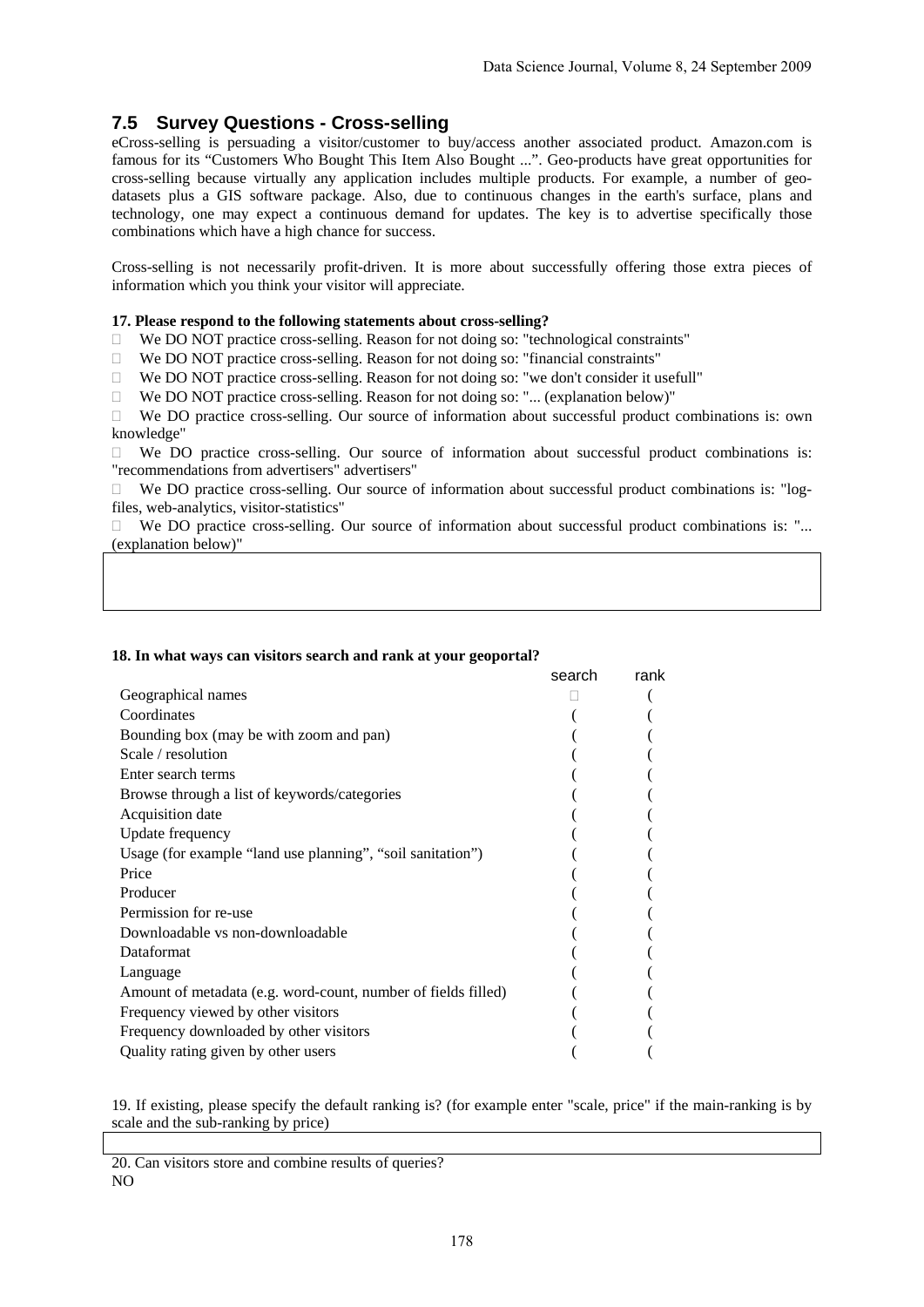YES: cross-tabulate selected products with their characteristics (e.g. easily compare price and scale of selected datasets)

YES: combine previous queries using AND/OR (often this option is in the "Advanced Search")

YES: queries within one session can be saved so that visitors can end and later continue their session

YES: namely:

21. Do you inform visitors about how well different geo-datasets can be combined?

Explanation: It is more appropriate to combine datasets with the same scale than datasets with a very different scale. It is better to combine datasets of similar dates (unless one is interested in monitoring change). Datasets with different projections can be combined, but first need to be converted to the same projection. Etcetera.

NO

**T** YES, namely

22. Do you inform visitors about how well different web-services can be combined?

Explanation: Interoperability of web-services and opportunities for service chaining depend strongly on whether or not these services are based on interoperable standards. These standards, developed by OGC, W3C and ISO/TC211 are still evolving so that also version numbers may make the difference.

NO YES, namely

Finished!

Thank you very much for your time!

Results of the survey will be published in due time at: www.geoportalmarketing.wur.nl

For further information please contact me at the address listed below:

dr P.A.J. van Oort, Wageningen Universiteit, Centrum Geo-Informatie, Postbus 47, 6700 AA, Wageningen E-mail: pepijn.vanoort@wur.nl Tel.: +31-317-474403 Fax :Fax: +31-317-419000

I have one more question for you: 23. Has filling in this survey been useful for you? NO

**n** YES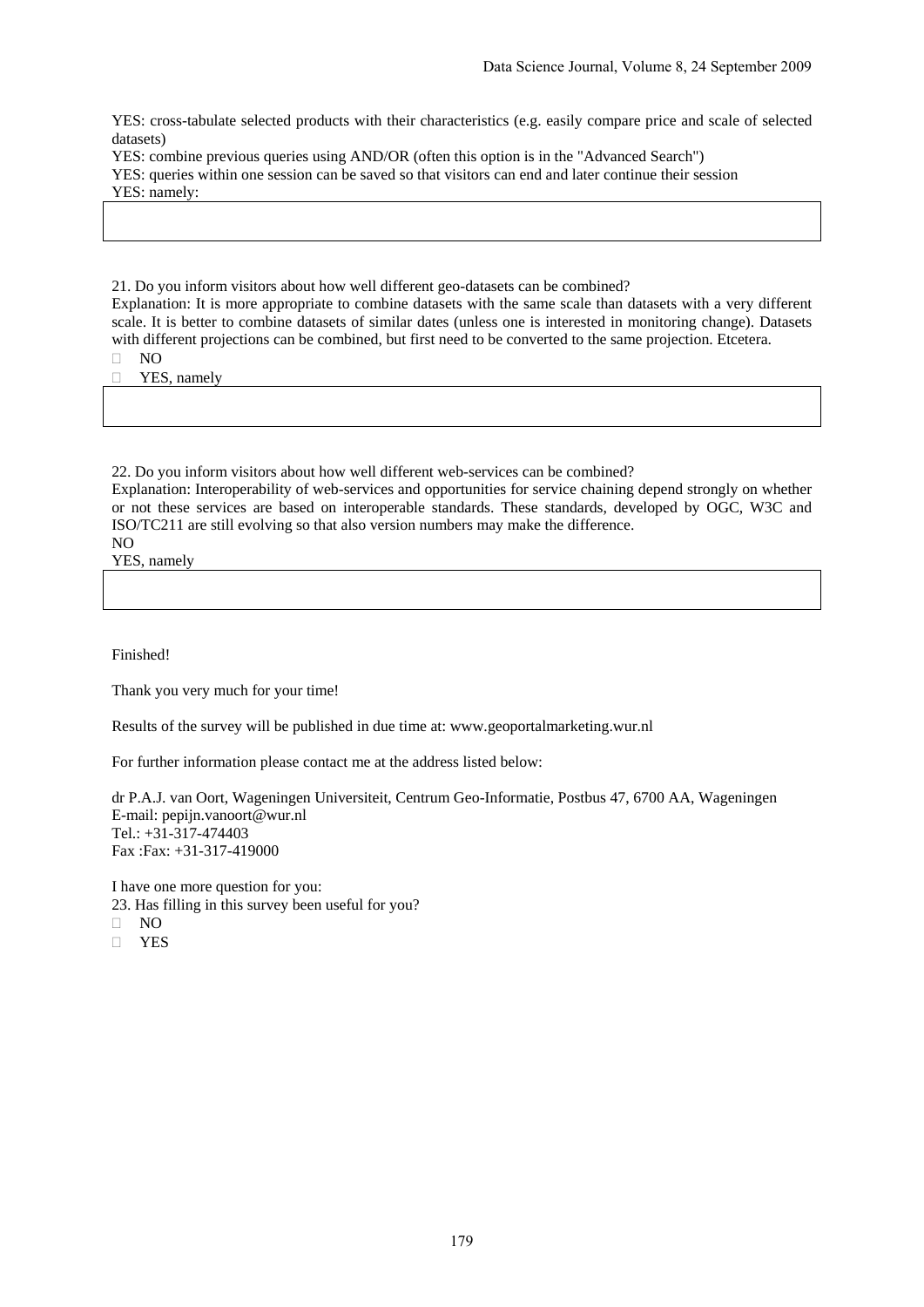# **8 APPENDIX 2**

This appendix contains two tables. Table 1 lists the URL's and names of the respondents' geoportals;, tTable 2 lists the inspiring portals. Note that the same geoportal may have a number of URL's, and note that URL's can change over time. Around 17% of the geoportals studied by Crompvoets et al. (2004) changed their address in the course of a 6 months period.

| abic 1. Responding geoportuis                                                           |                                                                                |
|-----------------------------------------------------------------------------------------|--------------------------------------------------------------------------------|
| Geoportal name                                                                          | Geoportal URL                                                                  |
| Geobasisdatenportal                                                                     | http://www.geoportal.nrw.de                                                    |
| UNEP/DEWA/GRID-Europe website                                                           | http://www.grid.unep.ch                                                        |
| geocat.ch                                                                               | http://www.geocat.ch                                                           |
| Geoserver.nl                                                                            | http://www.geoserver.nl                                                        |
| Waarneming.nl                                                                           | http://waarneming.nl                                                           |
| ESIP Website-Earth Information Exchange                                                 | http://www.esipfed.org                                                         |
| Minnesota DNR Data Deli                                                                 | http://deli.dnr.state.mn.us                                                    |
| Geoportale - Infrastruttura per l'Informazione<br>Territoriale della Lombardia          | http://www.cartografia.regione.lombardia.it/geoportale                         |
| ZüriPlan                                                                                | http://www.stadt-zuerich.ch/zueriplan                                          |
| <b>Conservation GeoPortal</b>                                                           | http://www.conservationmaps.org                                                |
| SNIG - Sistema Nacional de Informação                                                   | http://snig.igeo.pt/Portal/                                                    |
| Geográfica                                                                              |                                                                                |
| Infraestructura de Datos Espaciales de España                                           | http://www.idee.es                                                             |
| <b>SANBI Biodiversity GIS</b>                                                           | http://bgis.sanbi.org                                                          |
| GeoData Gateway                                                                         | http://www.geogateway.epa.gov (intranet only)                                  |
| Minnesota Geographic Data Clearinghouse                                                 | http://www.lmic.state.mn.us/chouse                                             |
| <b>AGILE</b> website                                                                    | http://www.agile-online.org                                                    |
| <b>Australian Spatial Data Directory</b>                                                | http://asdd.ga.gov.au/asdd/                                                    |
| FAO GeoNetwork                                                                          | http://www.fao.org/geonetwork                                                  |
| <b>Karst Information Portal</b>                                                         | http://www.karstportal.org                                                     |
| MetroGIS DataFinder                                                                     | http://www.datafinder.org                                                      |
| GeoPortal Basel-Stadt                                                                   | http://www.geo.bs.ch                                                           |
| geoNorge.no                                                                             | http://www.geonorge.no                                                         |
| Earth Information System                                                                | http://eie.cos.gmu.edu                                                         |
| Geospatial One-Stop (geodata.gov)                                                       | http://gos2.geodata.gov/wps/portal/gos                                         |
| <b>GEOPORTAL IDEC</b>                                                                   | http://www.geoportal-idec.cat                                                  |
| Géoclip                                                                                 | http://www.geoclip.net                                                         |
| <b>PIV</b>                                                                              | http://172.20.20.202/midr/index.php                                            |
| <b>INSPIRE-X</b>                                                                        | http://www.inspire-x.se                                                        |
| bestelloket en basiskaart online                                                        | http://www.gbkn.nl                                                             |
| <b>MIDAS</b>                                                                            | http://gis.vsb.cz/midas                                                        |
| Infraestructura de Datos Espaciales<br>de<br>Andalucía (Spatial Data Infraestructure of | http://andaluciajunta.es/IDEAndalucia/IDEA.shtml                               |
| Andalusia)                                                                              |                                                                                |
| Groene omgeving; Duin portaal; GeoDesk                                                  | http://www.groene-omgeving.nl/Portal/index.jsp;                                |
| Data Catalog<br>Nationaal Geoportaal                                                    | http://duin.natuurgegevens.nl/Portal/ ;http://datacatalog.wurnet.nl/Portal/ptk |
|                                                                                         | http://geonovum.nitg.tno.nl:8080/geonetwork                                    |
| GEOPortail vaudois                                                                      | http://www.asitvd.ch                                                           |
| Géoportail du SIT neuchâtelois                                                          | http://www.ne.ch/sitn                                                          |
| WeoGeo                                                                                  | http://www.weogeo.com                                                          |
| MetroGIS DataFinder                                                                     | http://www.datafinder.org                                                      |
| gigateway                                                                               | http://www.gigateway.org.uk                                                    |

Table 1. Responding geoportals

Table 2 lists the URLs of portals and the frequency named by respondents in Table 1. Note that this table cannot be interpreted as a reliable list of popularity, let alone quality. The list in Table 2 reflects the views of a limited